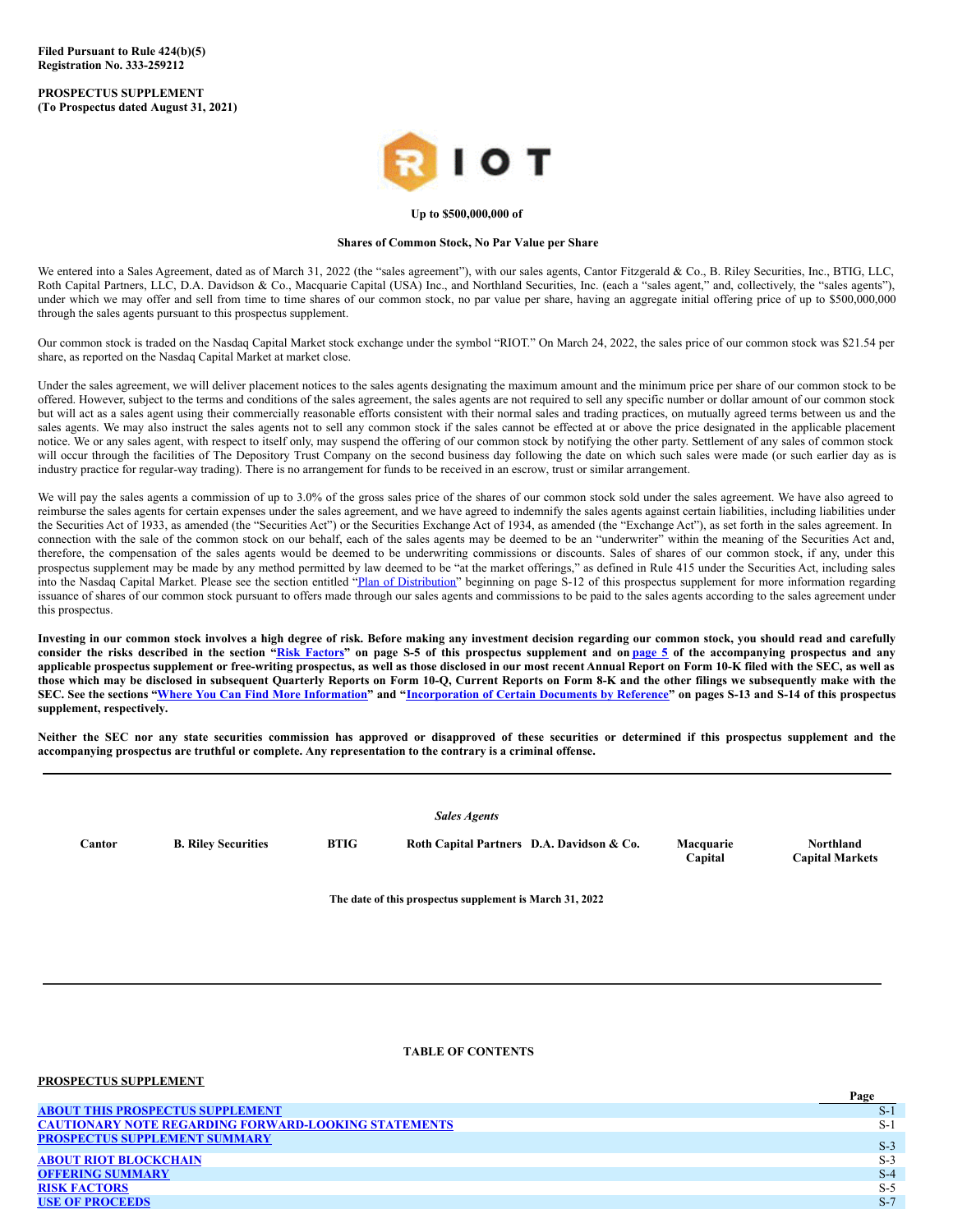| <b>DESCRIPTION OF COMMON STOCK</b>                     | $S-8$  |
|--------------------------------------------------------|--------|
| <b>DILUTION</b>                                        | $S-11$ |
| <b>PLAN OF DISTRIBUTION</b>                            | $S-12$ |
| <b>LEGAL MATTERS</b>                                   | $S-13$ |
| <b>EXPERTS</b>                                         | $S-13$ |
| <b>WHERE YOU CAN FIND MORE INFORMATION</b>             | $S-13$ |
| <b>INCORPORATION OF CERTAIN DOCUMENTS BY REFERENCE</b> | $S-14$ |

## **PROSPECTUS**

| <b>ABOUT THIS PROSPECTUS</b>                                |    |
|-------------------------------------------------------------|----|
| <b>CAUTIONARY NOTE REGARDING FORWARD-LOOKING STATEMENTS</b> |    |
| <b>PROSPECTUS SUMMARY</b>                                   |    |
| <b>ABOUT RIOT BLOCKCHAIN</b>                                |    |
| <b>RISK FACTORS</b>                                         |    |
| DESCRIPTION OF SECURITIES TO BE REGISTERED                  |    |
| <b>DESCRIPTION OF CAPITAL STOCK</b>                         |    |
| <b>SELLING SECURITYHOLDERS</b>                              | 10 |
| <b>USE OF PROCEEDS</b>                                      |    |
| <b>PLAN OF DISTRIBUTION</b>                                 |    |
| <b>LEGAL MATTERS</b>                                        |    |
| <b>EXPERTS</b>                                              | 13 |
| WHERE YOU CAN FIND MORE INFORMATION                         |    |
| INCORPORATION OF CERTAIN DOCUMENTS BY REFERENCE             | 13 |

<span id="page-1-0"></span>*Table of [Contents](#page-0-0)*

# **ABOUT THIS PROSPECTUS SUPPLEMENT**

This document is in two parts. The first part is this prospectus supplement, which describes the specific terms of this offering. The second part is the accompanying base prospectus, which describes more general information about securities we may offer from time to time, some of which does not apply to this offering of common stock. Generally, when we refer to the prospectus, we are referring to both parts of this document combined. If information in this prospectus supplement or any related free writing prospectus differs from information in the accompanying prospectus, you should rely on the information in this prospectus supplement or the related free writing prospectus.

Except as the context otherwise requires, in this prospectus supplement and the accompanying prospectus, the terms "we," "us," "our," "the Company" and "Riot Blockchain" refer to Riot Blockchain, Inc. and its consolidated subsidiaries. Unless otherwise indicated, all financial data in this prospectus supplement refer to continuing operations only.

The distribution of this prospectus supplement and the accompanying prospectus and the offering of the common stock in certain jurisdictions may be restricted by law. Persons who come into possession of this prospectus supplement, any related free writing prospectus and the accompanying prospectus should inform themselves about and observe any such restrictions. This prospectus supplement, any related free writing prospectus and the accompanying prospectus do not constitute, and may not be used in connection with, an offer or solicitation by anyone in any jurisdiction in which such offer or solicitation is not authorized or in which the person making such offer or solicitation is not qualified to do so or to any person to whom it is unlawful to make such offer or solicitation.

You should not consider any information in this prospectus supplement, any related free writing prospectus or the accompanying prospectus to be investment, legal or tax advice. You should consult your own counsel, accountant and other advisors for legal, tax, business, financial and related advice regarding the purchase of the common stock. We are not making any representation to you regarding the legality of an investment in the common stock by you under applicable investment or similar laws.

You should read and consider all information contained or incorporated by reference in this prospectus supplement, any related free writing prospectus and the accompanying prospectus that we provide or make available to you before making your investment decision.

We and the sales agents have not authorized anyone to provide you with information different from that contained or incorporated by reference in this prospectus supplement, any free writing prospectus or the accompanying prospectus we provide to you. Neither we nor the sales agents take any responsibility for, and cannot provide any assurance as to the reliability of, any information other than the information contained or incorporated by reference in this prospectus supplement, any free writing prospectus or the accompanying prospectus we provide to you. We and the sales agents are not making an offer of the common stock in any jurisdiction where the offer is not permitted. You should not assume that the information contained or incorporated by reference in this prospectus supplement, any free writing prospectus or the accompanying prospectus is accurate as of any date other than the date on the front of that document.

# <span id="page-1-1"></span>**CAUTIONARY NOTE REGARDING FORWARD-LOOKING STATEMENTS**

The information in this prospectus supplement and the documents incorporated by reference herein should be read in conjunction with the consolidated financial statements and notes thereto included in our most recent Annual Report on Form 10-K and our subsequent filings with the Securities Exchange Commission ("SEC"), which are incorporated by reference herein. This prospectus supplement and the documents incorporated by reference herein contain forward-looking statements (including within the meaning of Section 21E of the U.S. Securities Exchange Act of 1934, as amended (the "Exchange Act"), and Section 27A of the U.S. Securities Act of 1933, as amended (the "Securities Act")) concerning us. These statements include, but are not limited to, statements that address our expected future business and financial performance and other statements identified by words such as "will," "expect," "believe," "anticipate," "estimate," "should," "intend," "plan," "potential," "predict," "project," "aim," and similar words, phrases or expressions. These forward-looking statements are based on current expectations and beliefs of our management, as well as assumptions made by, and information currently available to, such management, current market trends and market conditions and involve risks and uncertainties, many of which are outside our control, and which may cause actual results to differ materially from those contained in forward-looking statements. Accordingly, you should not place undue reliance on such statements.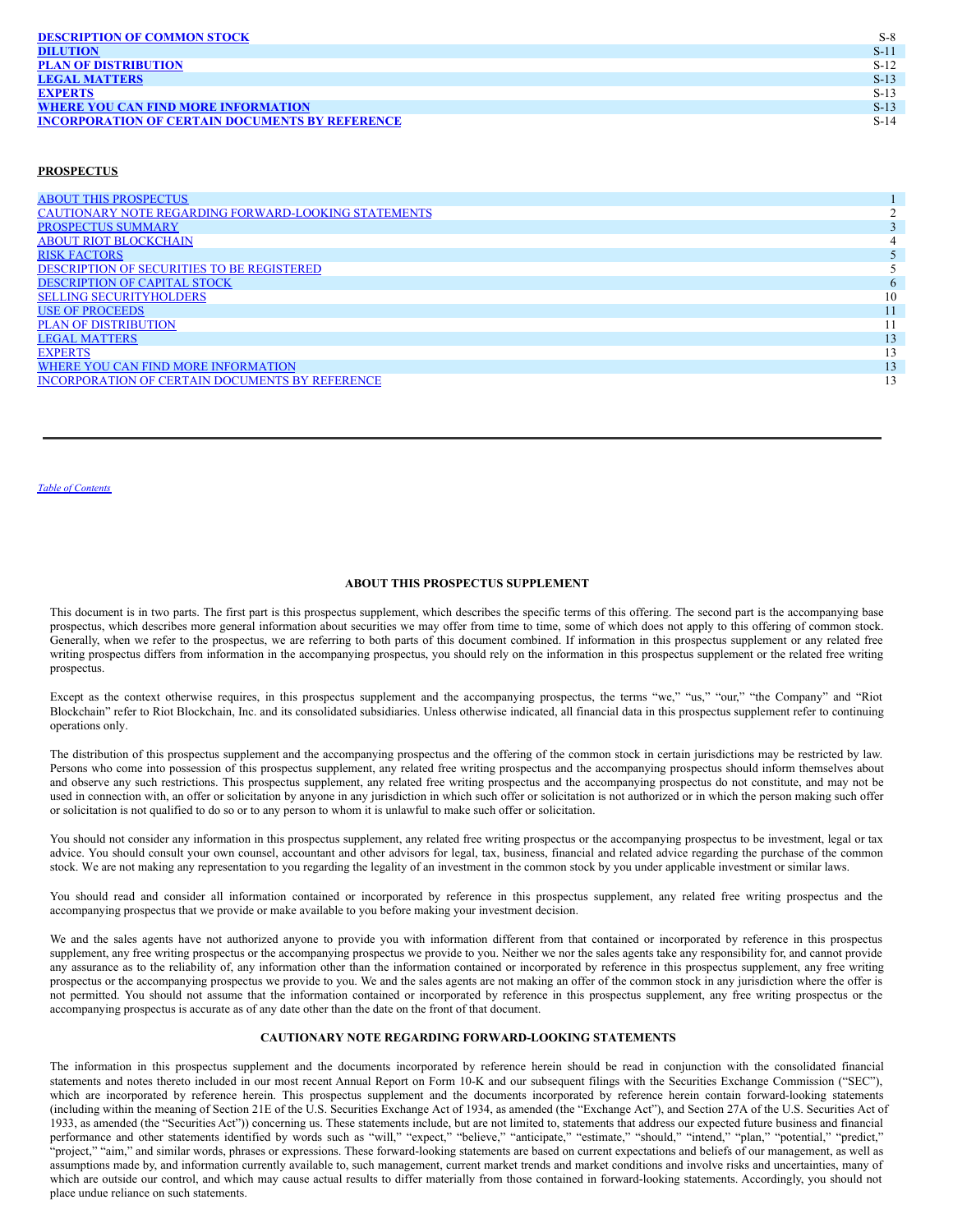#### *Table of [Contents](#page-0-0)*

The following are some of the factors we believe could cause our actual results to differ materially from our historical results or our current expectations or projections:

- our strategic decision to concentrate on Bitcoin mining ties the success of our business to the success of Bitcoin;
- · our Bitcoin mining operations are subject to unique industry risks outside of our control that could have material adverse effects on our business, including, among others: risks associated with the need for significant amounts of low-cost and reliable electricity; changes to laws pertaining to mining or holding Bitcoin; our need for consistent, high-speed, and highly secure Internet connectivity; intense competition for new miners and the necessary infrastructure to support industrial-scale Bitcoin mining operations; cybersecurity risks; increased global Bitcoin network hash rate and difficulty; and competition for a fixed supply of Bitcoin rewards;
- our Bitcoin mining operations are capital-intensive and can only be successful if our mining costs are lower than the value of the Bitcoin we mine, which has been subject to significant price volatility; therefore, our ability to make accurate projections about our business and future contingencies is significantly impaired as a result of this price volatility and other risks other risks largely outside of our control, such as our suppliers' inability to perform or timely deliver the new miners, parts, or services we purchase from them, as well as other risks we may not anticipate;
- we have made significant investments in our development of industrial-scale immersion-cooled Bitcoin mining infrastructure, which is subject to unique risks and uncertainties, and if we are unable to effectively implement this innovative technology because of these risks or other factors, we may not realize the benefits we anticipate from our substantial investment in immersion-cooled Bitcoin mining on the schedule we anticipate, if at all;
- our Bitcoin mining operations are concentrated in discrete locations, and a natural disaster, unforeseen environmental issues, or other significant disruption affecting our Mining operations could severely impact our ability to operate and could have a material adverse effect on our business, results of operations, financial condition, and the market price of our securities;
- we cannot predict the consequences of future geo-political events, such as international conflict and related sanctions, COVID-19 and the ongoing global supply chain crisis that has resulted from COVID-19, on our business, our suppliers, and the markets in which we operate, which significantly impairs our ability to make accurate projections of future revenues, costs, and risks, and we may be unable to properly insure against these risks as a result;
- the growing public awareness of Climate Change and the negative media attention given to the energy consumption of cryptocurrency mining may lead to the implementation of new taxes, laws and regulations affecting our access to energy, a decline in the demand for new Bitcoin, or other factors that could have a material adverse effect on our business, results of operations, and the market price of our securities, regardless of our efforts to control the climate impact of our operations
- we may be required to record a significant charge to earnings if the value of our goodwill, amortizable intangible assets, or Bitcoin holdings become impaired due to a change in circumstances indicating that these assets' carrying value may not be recoverable, such as a sustained decline in the value of a Bitcoin from the value recorded when we mine it, a decline in our stock price and market capitalization, reduced future cash flow estimates, and other changes to our industry and the macroeconomic environment in which we operate;
- we have made, and expect to continue to make, strategic acquisitions and investments, which entail significant risks and uncertainties that could adversely affect our business, results of operations, and financial condition, such as unforeseen difficulties in integrating the operations of an acquired business into our own, and we may fail to realize the anticipated benefits of these acquisitions on the schedule we expect, if at all;
- we will need to raise additional capital to fund our business objectives, goals, and strategies; however, volatility in the trading price of shares of our common stock may jeopardize our ability to raise the necessary capital;

*Table of [Contents](#page-0-0)*

- we could be negatively impacted by a security breach, through cyber-attack, cyber-intrusion, insider threats or otherwise, or other significant disruption of our information technology networks and related systems;
- · global macroeconomic conditions have given rise to significantly increased competition for labor, and we may be unable to hire the qualified and talented personnel we need for our operations and to carry out our business strategy, or to retain our workforce without substantially increasing our compensation and other benefits, which could increase our operating costs significantly;
- · our reputation and ability to do business may be impacted by the improper conduct of our employees, agents or business partners; and
- the outcome of litigation or arbitration in which we are involved from time to time is unpredictable, and an adverse decision in any such matter could have a material adverse effect on our financial condition, results of operations, cash flows and equity.

All of the forward-looking statements in this prospectus supplement and the documents incorporated by reference herein are qualified in their entirety by reference to the factors listed above and those discussed under the heading "Risk Factors" herein and in Part I, Item 1A. of our most recent Annual Report on Form 10-K, and risk factors included in other reports and filings we may make from time to time with the SEC. We caution you that the foregoing list of important factors may not contain all of the material factors that are important to you. In addition, in light of these risks and uncertainties, the matters referred to in the forward-looking statements contained in this prospectus supplement and the documents incorporated by reference herein may not in fact occur. We undertake no intent or obligation to publicly update or revise any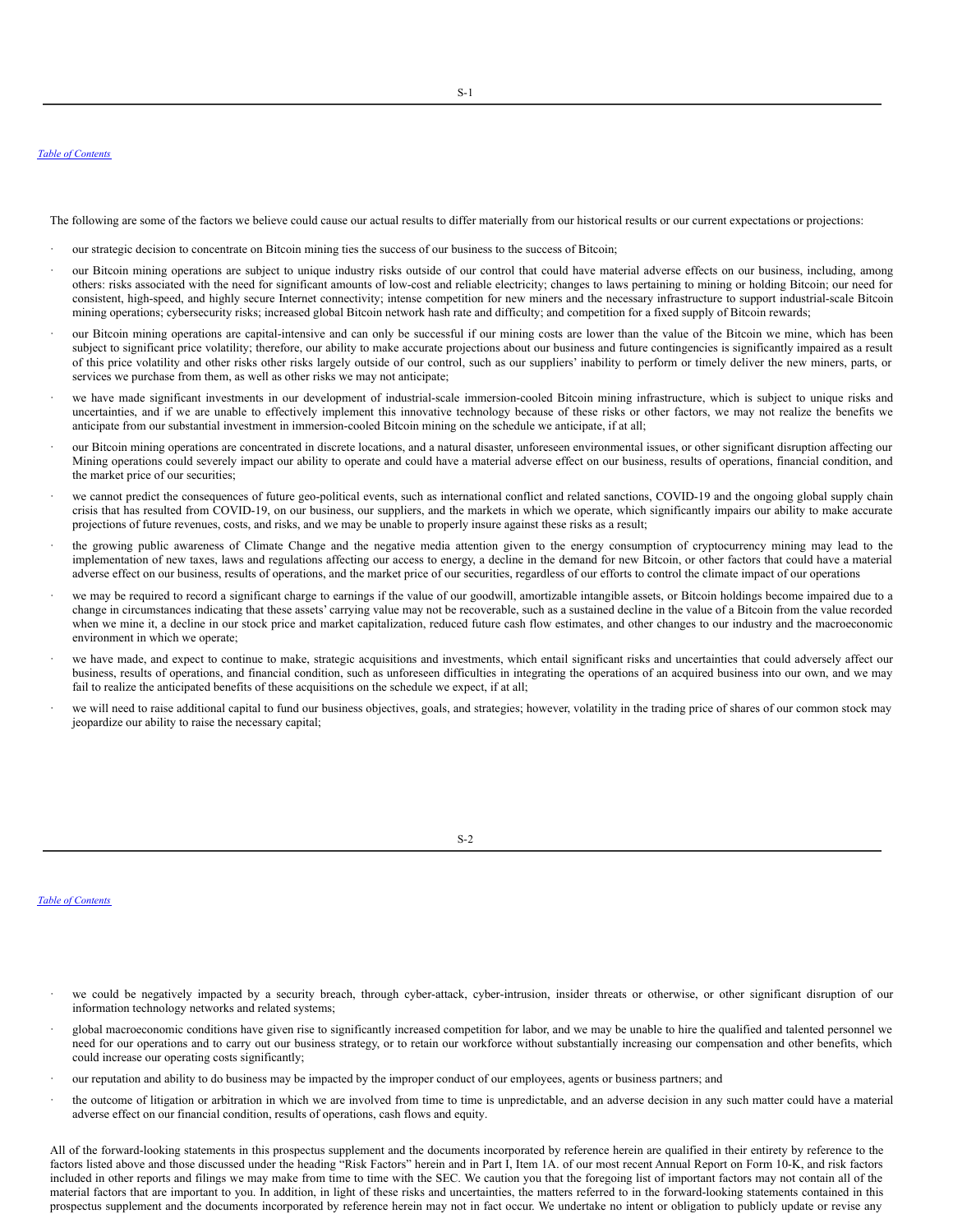### <span id="page-3-0"></span>**PROSPECTUS SUPPLEMENT SUMMARY**

This summary highlights selected information from this prospectus supplement and does not contain all of the information that you should consider in making your investment decision. You should carefully read the entire prospectus supplement, the accompanying prospectus and the documents incorporated by reference herein and therein, including the risks of investing in our securities discussed under the heading "Risk Factors" in this prospectus supplement below, and those contained under Part I, Item 1A. "Risk Factors" in our most recent Annual Report on Form 10-K, as updated, supplemented, and amended by our subsequent disclosures contained in the reports and other filings we make with the SEC, which are incorporated by reference into this prospectus supplement. You should also carefully read the other information incorporated by reference into this prospectus supplement, including our financial statements, and the exhibits to the registration statement of which this *prospectus supplement forms a part.*

### <span id="page-3-1"></span>**ABOUT RIOT BLOCKCHAIN**

We are a vertically integrated Bitcoin mining company principally engaged in enhancing our capabilities to mine Bitcoin. We also provide the critical mining infrastructure for our institutional scale clients to mine Bitcoin at our Bitcoin mining facility in Rockdale, Texas ("Whinstone Facility"). Our Whinstone Facility is believed to be the largest Bitcoin mining facility, as measured by developed capacity, in North America.

We operate in an environment which is consistently evolving based on the proliferation of Bitcoin and cryptocurrencies in general. A significant component of our strategy is to effectively and efficiently allocate capital between opportunities that we believe will generate the highest return on our capital.

We operate in three business segments: (1) Bitcoin Mining ("Mining"), (2) Data Center Hosting ("Hosting"), and (3) Electrical Products and Engineering ("Engineering").

S-3

#### *Table of [Contents](#page-0-0)*

Our Mining operations are focused on maximizing our ability to successfully mine Bitcoin by growing our hash rate (the amount of computer power we devote to supporting the Bitcoin blockchain) to increase our chances of successfully verifying transactions to be recorded in the decentralized digital ledger comprising the Bitcoin blockchain (a process known as "solving a block"). Generally, the greater share of the Bitcoin blockchain's total network hash rate (the aggregate hash rate deployed to solving a block on the Bitcoin blockchain) represented by a miner's hash rate, the greater the miner's chances of earning Bitcoin rewards. As additional miner operators have entered the market in response to increased demand for Bitcoin, the Bitcoin blockchain's network hash rate has grown. We expect this trend to continue, so we expect to need to continue to grow our hash rate to compete in our dynamic and highly competitive industry.

Our Hosting business is operated at our Whinstone Facility and focuses on providing colocation services for institutional-scale Bitcoin mining companies. Our Whinstone Facility provides the critical infrastructure and workforce necessary for institutional-scale miners to deploy and operate their miners. We provide our clients with licensed space in specifically designed buildings to operate large quantities of miners with access to sufficient amounts of electricity to operate those miners under colocation agreements.

Our Engineering business operates as ESS Metron, one of the world's leading designers and manufacturers of power distribution equipment. ESS Metron provides us with access to critical electrical components and engineering services in connection with our development of our Hosting business infrastructure at the Whinstone Facility, as well as with potential future expansion projects. ESS Metron is a key strategic partner in our development and deployment of our immersion-cooling technology.

#### **Corporate Information**

Our principal executive offices are located at 3855 Ambrosia Street, Suite 301, Castle Rock, CO 80109, and our telephone number is (303) 794-2000. Our website address is www.riotblockchain.com. The information contained on, or accessible through, our website is not part of this prospectus supplement.

#### <span id="page-3-2"></span>**OFFERING SUMMARY**

The following summary contains basic information about this offering. It does not contain all of the information that is important to you. You should read this prospectus supplement and the accompanying prospectus, the documents incorporated by reference in this prospectus supplement and the accompanying prospectus and any free writing prospectus we may provide you in connection with this offering carefully before making an investment decision.

| <b>Securities Offered:</b>                              | Shares of our common stock, no par value per share, having an aggregate initial offering price of up to<br>\$500,000,000.                                                                                                                                                         |
|---------------------------------------------------------|-----------------------------------------------------------------------------------------------------------------------------------------------------------------------------------------------------------------------------------------------------------------------------------|
| Number of Shares Outstanding Prior to this<br>Offering: | 116,748,472(1)                                                                                                                                                                                                                                                                    |
| Number of Shares Outstanding After this<br>Offering:    | $139.961.099^{(2)}$                                                                                                                                                                                                                                                               |
| <b>Plan of Distribution:</b>                            | The shares are being offered for sale in an "at the market offering," as defined in Rule 415 under the Securities Act,<br>in transactions that may be made from time to time through the sales agents. See "Plan of Distribution" on page S-<br>12 of this prospectus supplement. |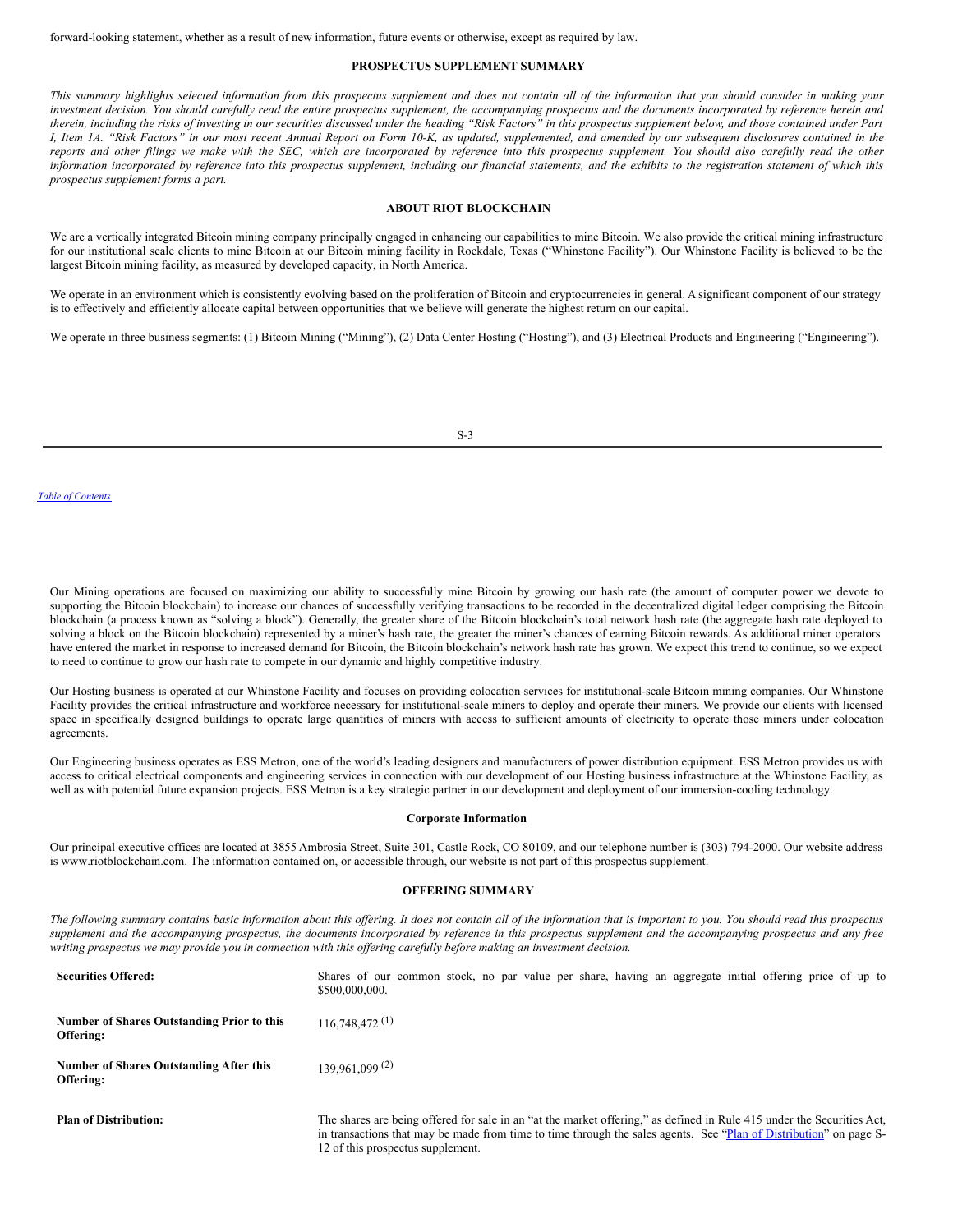| <b>Use of Proceeds:</b>                   | As of the date of this prospectus supplement, we intend to use the net proceeds from this offering for general<br>corporate purposes, which may include, among other things, additions to working capital, satisfaction of corporate<br>obligations, capital expenditures, strategic acquisitions, and investments in existing and future Bitcoin mining<br>projects, and repurchases and redemptions of our common stock. See "Use of Proceeds" and "Risk Factors" on<br>pages S-7 and S-5 of this prospectus supplement, respectively.                                                                                                                                                                                             |
|-------------------------------------------|--------------------------------------------------------------------------------------------------------------------------------------------------------------------------------------------------------------------------------------------------------------------------------------------------------------------------------------------------------------------------------------------------------------------------------------------------------------------------------------------------------------------------------------------------------------------------------------------------------------------------------------------------------------------------------------------------------------------------------------|
| <b>Risk Factors:</b>                      | Investing in our securities involves a high degree of risk. Before making any investment decision regarding our<br>common stock, you should read and carefully consider the "Cautionary Note Regarding Forward-Looking<br>Statements" beginning on page S-1 of this prospectus supplement and the risks described in the section "Risk"<br>Factors" beginning on page S-5 of this prospectus supplement and any applicable free-writing prospectus, as well<br>as those disclosed in our most recent Annual Report on Form 10-K filed with the SEC, as well as those which may<br>be disclosed in subsequent Quarterly Reports on Form 10-Q, Current Reports on Form 8-K and the other filings we<br>subsequently make with the SEC. |
| The Nasdaq Capital Market Trading Symbol: | "RIOT"                                                                                                                                                                                                                                                                                                                                                                                                                                                                                                                                                                                                                                                                                                                               |

 $\mathcal{L}_\text{max}$  and  $\mathcal{L}_\text{max}$ 

**Transfer Agent and Registrar:** The transfer agent and registrar for our common stock is Equiniti Trust Corporation.

(1) The number of shares outstanding prior to the offering is based on the number of shares of our common stock issued and outstanding at December 31, 2021, which excludes: (i) 2,199 shares issuable upon the conversion of 2,199 shares of our 2% Series B Convertible Preferred Stock (which shares were subsequently issued upon conversion of the remaining 2,199 shares of our 2% Series B Convertible Preferred Stock in February 2022); (ii) 3,404,585 shares issuable upon settlement of unvested performance-based restricted stock units granted under our 2019 Equity Incentive Plan, as amended (the "2019 Equity Plan"), with vesting subject to performance of infrastructure capacity milestones and achievement of financial targets over a three-year vesting schedule beginning in 2021; (iii) 610,561 shares issuable upon settlement of unvested restricted stock units granted under the 2019 Equity Plan, which vest according to regular vesting schedules; (iv) 3,554,111 shares of common stock reserved for future issuance under the 2019 Equity Plan; and (v) 63,000 shares underlying warrants to purchase shares of common stock exercisable as of December 31, 2021.

(2) Assumes sales of 23,212,627 shares of our common stock in the total aggregate amount of up to \$500,000,000 at a price of \$21.54 per share, the reported closing sales price of shares of our common stock on The Nasdaq Capital Market on March 24, 2022. The actual number of shares issued will vary depending on the actual price at which the shares are sold under this offering.

S-4

#### *Table of [Contents](#page-0-0)*

# <span id="page-4-0"></span>**RISK FACTORS**

Investing in our common stock involves a high degree of risk. Before making an investment decision, you should carefully consider the "Cautionary Note Regarding ForwardLooking Statements" beginning on page S-1 of this prospectus supplement and the risks, [uncertainties](#page-1-1) and other factors described under Part I, Item 1A. 'Risk [Factors](http://www.sec.gov/Archives/edgar/data/1167419/000107997322000280/riot10k1221.htm)' in our most recent Annual Report on Form 10-K, as well as those which may be disclosed in our subsequent Quarterly Reports on Form 10-Q and Current Reports on Form 8-K, and in the other filings we make with the SEC, which are incorporated by reference into this prospectus supplement. In addition, we have identified the risks, factors, and uncertainties relating to the offering of our common stock pursuant to this prospectus supplement described below and elsewhere throughout this prospectus.

The risks, uncertainties and other factors discussed in this prospectus supplement and the other filings we make with the SEC are not exhaustive. Additional risks and uncertainties not known to us or that we currently believe not to be material may adversely impact our business, financial condition, results of operations and cash flows. It is not possible for our management to predict all risks, nor can we assess the impact of all factors on our business or the extent to which any factor, or combination of factors, may cause actual results to differ materially from our expectations. Should any of these risks or uncertainties develop into actual events, they could have a material adverse effect on our business, financial condition, results of operations and cash flows, and the trading price of our common stock could decline. As a result, you could lose part or all *of your investment.*

For more information regarding the incorporation of information herein by reference and the filings we make with the SEC, please see the sections Where You Can Find More Information" and ["Incorporation](#page-9-0) of Certain Documents by Reference" on pages S-13 and S-14 of this prospectus supplement, respectively.

### Future sales or other issuances of our common stock could adversely affect the market for our common stock, which has historically been subject to significant share price *volatility.*

Sales of a substantial number of shares of our common stock, or the perception by the market that those sales could occur, whether through this offering or other offerings of our securities, including an offering of our securities by a selling stockholder identified in any prospectus or prospectus supplement, could adversely affect the market for our common stock, which has historically been subject to significant share price volatility. As a result of this adverse effect on the market for our common stock and the significant historical volatility we have observed with respect to shares of our common stock, investors purchasing shares in the offering covered by this prospectus at present market prices could experience difficulty in selling the shares at prices at or above the price paid to acquire them, and they may lose some or all of the value of their investment. In addition, the adverse effect of these factors on the market for our securities could make it more difficult for us to raise funds through future equity offerings (including the offering covered by this prospectus), which could adversely affect our plans for continued expansion of the Whinstone Facility and other strategic initiatives and capital-intensive projects we may now or in the future wish to undertake.

# We have broad discretion to use the net proceeds from this offering and our investment of these proceeds pending any such use may not yield a favorable return.

Our management has broad discretion as to how to spend the proceeds from this offering and may spend these proceeds in ways with which our stockholders may not agree, and we may deploy these proceeds on substantial capital expenditures or investments based on assumptions which may prove to be inaccurate. For example, we may use the proceeds to purchase new Bitcoin mining hardware, fund strategic acquisitions or make investments in existing and future Bitcoin mining projects that are subject to various risks, factors and uncertainties which may be beyond management's control that may, if they come to pass, cause management's assumptions regarding these capital investments to prove inaccurate. Management cannot guarantee that its decisions regarding its use of the proceeds from this offering will produce gainful returns or have the beneficial impact on our business, cash flows and results of operations on the schedule or to the extent management anticipates, if at all, which could adversely affect your investment.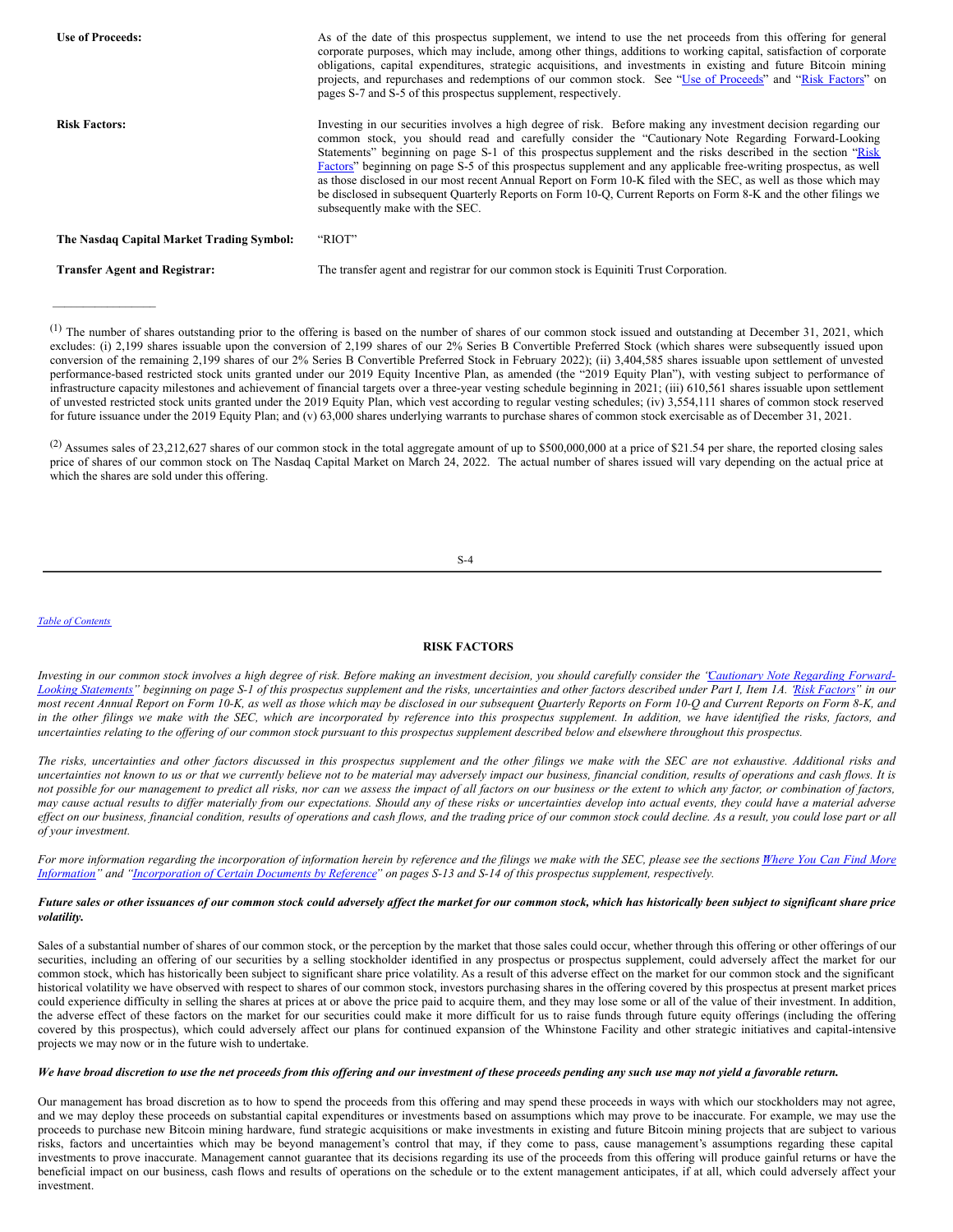### This offering is being conducted on a "commercially reasonable efforts" basis; we cannot guarantee success in raising additional capital in this offering.

Pursuant to the terms of the sales agreement, the sales agents are required to exercise "commercially reasonable efforts," rather than its best efforts, in attempting to sell the shares of our common stock offered under this prospectus. As a "commercially reasonable efforts" offering, there can be no assurance that the offering contemplated hereby will ultimately be consummated and, accordingly, we may not raise any additional capital. Therefore, we may be unable to sell most, or any, of the shares of our common stock offered for sale pursuant to this prospectus.

If we are unable to raise additional capital through the offering contemplated in this prospectus, we may not be able to continue to fund our operations and we may have to reduce or even halt our operations entirely. Our failure to raise additional capital through the offering contemplated in this prospectus supplement may cause us to cease as a going concern and investors in our securities may lose their entire investment.

### The actual number of shares we will issue and the aggregate proceeds resulting from sales made under the sales agreement, at any one time or in total, is uncertain.

Subject to certain limitations in the sales agreement and in compliance with applicable law, we have the discretion to deliver a placement notice to the sales agents at any time throughout the term of the sales agreement. The number of shares sold by the sales agents after we deliver a placement notice will fluctuate based on the market price of the common stock during the sales period and limits we set with the sales agents. Because this offering can be terminated at any time and the price per share of each share sold will fluctuate based on the market price of our common stock during the sales period, it is not possible at this stage to predict the number of shares that will be ultimately issued or the aggregate proceeds to be raised in connection with the sales under the sales agreement.

### Purchasers in this offering will experience immediate and substantial dilution in the book value of their investment.

The public offering price of our common stock is substantially higher than the net tangible book value per share of our common stock as of December 31, 2021, before giving effect to this offering. Assuming we sell up to \$500,000,000 of shares of our common stock being offered by this prospectus at an assumed public offering price of \$21.54 per share (which was the reported closing sales price per share of our common stock on March 24, 2022), we would have had 139,961,099 shares of common stock issued and outstanding as of December 31, 2021, after completion of this offering. Therefore, after deducting estimated offering expenses and estimated sales agent commissions payable by us, our resulting adjusted net tangible book value per share as of December 31, 2021, after completion of this offering at the assumed offering price of \$21.54 per share, would have been approximately \$9.46 per share. Accordingly, purchasers of shares of our common stock in this offering would incur immediate dilution of approximately \$12.08 per share, representing the difference between the net tangible book value per share of our securities before and after the offering. If the price at which the shares of our common stock are sold in this offering increases, the dilution experienced by such purchasers will increase proportionately. For a further description of the dilution that our stockholders will experience immediately after this offering, see the discussion under the heading "[Dilution](#page-7-0)" beginning on page S-11 of this prospectus supplement.

### The shares of our common stock are being offered on an "at-the-market" basis; therefore, investors who buy shares at different times will likely pay different prices for *their shares.*

Investors who purchase shares in this offering at different times will likely pay different prices, and so may experience different outcomes in their investment results. We will have discretion, subject to market demand, to vary the timing, prices and numbers of shares sold, and there is no minimum or maximum sales price. Investors may experience a decline in the value of their shares as a result of share sales made at prices lower than the prices they paid.

S-6

#### *Table of [Contents](#page-0-0)*

### Future offerings of debt or equity securities may adversely affect the market price of our common stock.

In the future, we may attempt to increase our capital resources by making offerings of debt or additional offerings of equity securities, including senior or subordinated notes and classes of preferred stock. If we decide to issue senior securities in the future, it is likely that they will be governed by an indenture or other instrument containing covenants restricting our operating flexibility. Holders of senior securities may be granted specific rights, including the right to hold a perfected security interest in certain of our assets, the right to accelerate payments due under an indenture, rights to restrict dividend payments, and rights to require approval to sell assets. Additionally, any convertible or exchangeable securities that we issue in the future may have rights, preferences, and privileges more favorable than those of our common stock and may result in dilution of owners of our common stock. We and, indirectly, our stockholders, will bear the cost of issuing and servicing such securities. Upon liquidation, holders of our debt securities and preferred stock, and lenders with respect to other borrowings, will receive a distribution of our available assets prior to the holders of our common stock. Additional equity offerings may dilute the holdings of our existing stockholders or reduce the market price of our common stock, or both. Any preferred stock we issue in the future could have a preference on liquidating distributions or a preference on dividend payments that could limit our ability to make a dividend distribution to the holders of our common stock. Because our decision to issue securities in any future offering will depend on market conditions and other factors beyond our control, we cannot predict or estimate the amount, timing, or nature of our future offerings. Thus, holders of our common stock bear the risk of our future offerings reducing the market price of our common stock and diluting their stockholdings in us.

## Because we do not anticipate paying any cash dividends on our capital stock in the foreseeable future, capital appreciation, if any, will likely be your sole source of gain.

We did not declare a dividend during the years ended December 31, 2020 or 2021, and we have no current plans to declare a dividend. Further, we plan to retain our future earnings, if any, to finance the operation, development and growth of our business. However, we are constantly evaluating our strategy, and, in the future, we may determine to alter our plans regarding future earnings and dividends. In addition, the terms of any future debt or credit agreements may preclude us from paying dividends. As a result of our current strategy and any restrictions on dividends we may agree to in any future debt or credit agreements, capital appreciation, if any, of our common stock will likely be your sole source of gain for the foreseeable future.

## <span id="page-5-0"></span>**USE OF PROCEEDS**

We may issue and sell shares of our common stock having aggregate gross sales proceeds of up to \$500,000,000 from time to time (before deducting sales agent commissions and expenses). Because there is no minimum offering amount required as a condition to close this offering, the actual total public offering amount, commissions, and proceeds to us, if any, are not determinable at this time. There can be no assurance that we will sell any shares under or fully utilize the sales agreement as a source of financing.

We intend to use the net proceeds from the sale of our common stock under this prospectus supplement for general corporate purposes, which may include, among other things,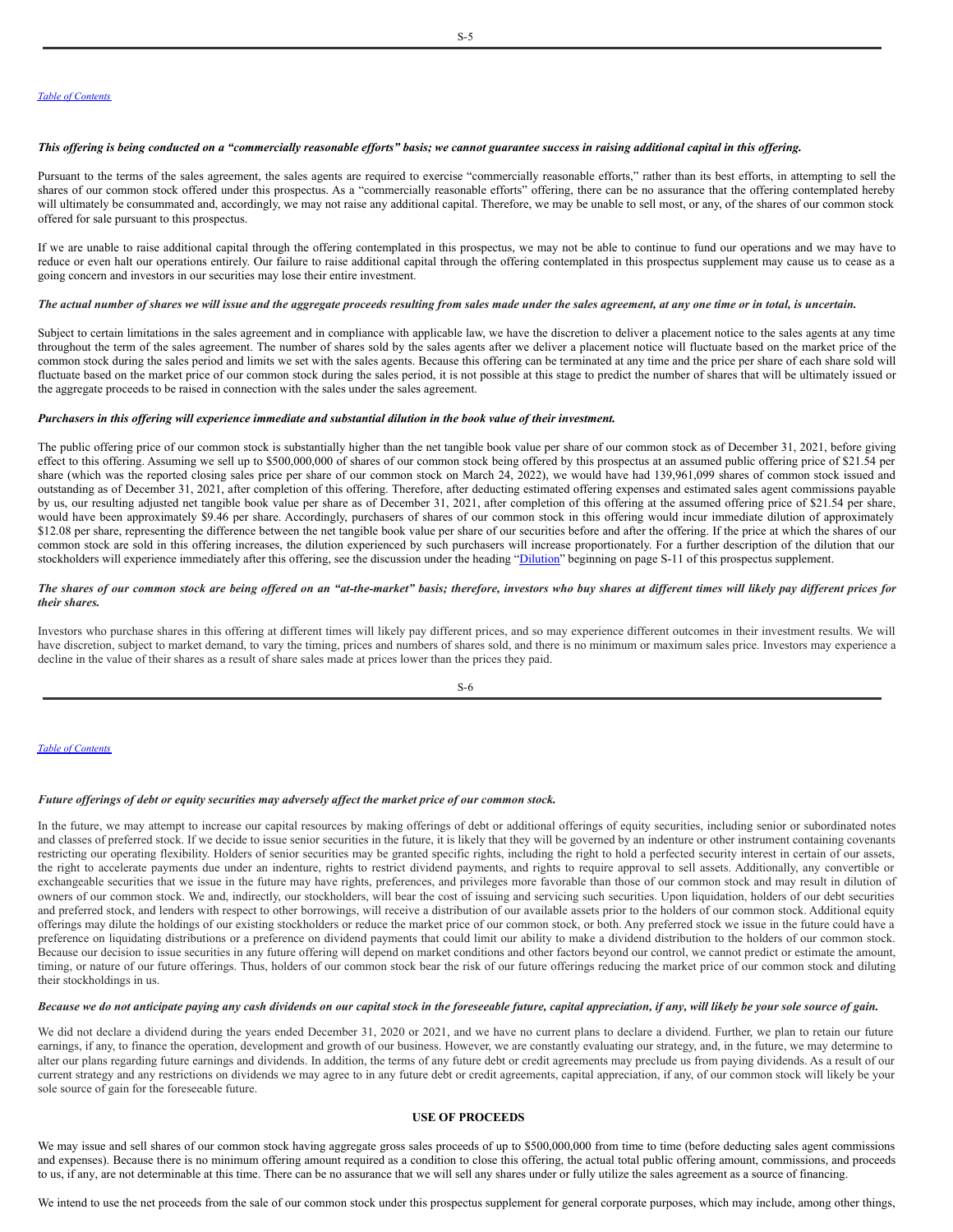additions to working capital, satisfaction of corporate obligations, capital expenditures, strategic acquisitions, and investments in existing and future Bitcoin mining projects, and repurchases and redemptions of our common stock. We will have significant discretion in the use of any net proceeds and investors in our securities will be relying on the judgment of our management regarding the application of the proceeds of any sale of securities.

S-7

*Table of [Contents](#page-0-0)*

## <span id="page-6-0"></span>**DESCRIPTION OF COMMON STOCK**

The following description of our capital stock is not complete and may not contain all the information you should consider before investing in the shares of our common stock offered pursuant to this prospectus. This description is summarized from, and qualified in its entirety by reference to, our Articles of Incorporation, as amended, our Bylaws, as amended, and the certificates of designation related to our designated preferred stock, which have been filed with the SEC, as well as the applicable provisions of the Nevada Revised Statutes Chapter 78 and the associated provisions of the Nevada Administrative Code. See the sections "Where You Can Find More [Information](#page-9-0)" and ["Incorporation](#page-9-1) of *Certain Documents by Reference" on pages S-13 and S-14 of this prospectus supplement, respectively.*

### **Common Stock**

*Authorized Shares.* We have authorized 170,000,000 shares of common stock, no par value per share, for issuance. As of March 24, 2022, there were 117,304,304 shares of our common stock issued and outstanding. As of the date of this prospectus, only our common stock is registered pursuant to Section 12 of the Exchange Act, and only shares of our common stock are being offered for sale pursuant to this prospectus.

Listing. Shares of our common stock are listed on the Nasdaq Capital Market under the trading symbol "RIOT."

Voting Rights. Holders of shares of our common stock are entitled to one vote for each share of common stock standing in such stockholder's name on the records of the Company on all matters submitted to a stockholder vote, with no cumulative voting rights. Except as otherwise provided in our Articles of Incorporation, Bylaws, the rules of any stock exchange applicable to us, applicable provisions of the Nevada Revised Statutes, or any other applicable law or regulations, matters submitted to a stockholder vote require the affirmative vote of the holders of a majority of the shares of our capital stock present and voting (excluding abstentions) at the applicable stockholders' meeting to be approved. See the section entitled "Corporate [Governance](#page-6-1)" on page S-9 of this prospectus supplement for further details regarding the voting rights of our common stock.

*Conversion and Redemption Rights.*Shares of our common stock have no conversionary rights and are not subject to any rights of redemption by operation of a sinking fund or otherwise.

*Dividend Rights.* Subject to any preferential rights of holders of our preferred stock, if any, or any restrictions on the payments of dividends imposed under the terms of our indebtedness, if any, holders of our common stock shall be entitled to receive their *pro rata* shares of such dividends as may be declared from time to time by our board of directors, in its discretion, from legally available funds, based upon such holders' proportionate ownership of the shares of our capital stock outstanding at the time such dividends are declared.

*Liquidation Rights.* Subject to any preferential rights of holders of our preferred stock, if any, in the event of a liquidation, dissolution or winding up of the Company, holders of our common stock shall be entitled to participate *pro rata* in all assets of the Company that remain after payment of the Company's liabilities, including satisfaction of all indebtedness of the Company then outstanding, based upon such holders' proportionate ownership of the shares of our capital stock then outstanding.

*Preemptive Rights.* Shares of our common stock have no pre-emptive rights to purchase or subscribe for any of our capital stock or other securities. Thus, if additional shares of our common stock are issued, the current holders of our common stock will own a proportionately smaller interest in a larger number of outstanding shares of common stock to the extent that they do not participate in the additional issuance.

*Transfer Agent and Registrar.* The transfer agent and registrar for our common stock is Equiniti Trust Corporation.

*Table of [Contents](#page-0-0)*

### <span id="page-6-1"></span>**Corporate Governance**

*Number of Directors; Filling Vacancies; Removal*. Our Articles of Incorporation and Bylaws provide that our business and affairs are managed by our board of directors. Our Bylaws provide that the board of directors consists of such number of directors as is determined by a resolution adopted by the majority of directors then in office. In addition, our Bylaws provide that any vacancy on the board of directors, including a vacancy resulting from an increase in the number of directors, may be filled solely by the affirmative vote of a majority of the remaining directors then in office and entitled to vote, even though that may be less than a quorum of the board of directors. Our Bylaws also provide that any director, or the entire board of directors, may be removed from office at any time, with cause, only by the affirmative vote of the holders of at least two-thirds of the total voting power of the outstanding shares of our capital stock entitled to vote generally in the election of directors, voting as a single class, at a meeting of our stockholders called for the purpose of removing such director or directors from their position on the board of directors. These provisions prevent stockholders from removing incumbent directors without cause and filling the resulting vacancies with their own nominees.

Director Elections and Terms of Office. Our Bylaws provide for election of nominees to our board of directors by plurality vote of our stockholders present and entitled to vote at a meeting of our stockholders called for the purpose of electing nominees to serve on our board of directors. Therefore, those nominees for our board of directors receiving the most affirmative votes at a given stockholders' meeting shall be elected as directors for the applicable term. Once elected, directors serve until the end of the term of office and their successor has been duly qualified to serve and elected by our stockholders, or his or her earlier death, resignation, or removal.

*Classified Board of Directors*. Our Bylaws provide for a classified board of directors consisting of three classes of directors serving staggered three-year terms, and each year our stockholders elect one class of our directors. We believe that a classified board structure facilitates continuity and stability of leadership and policy by helping ensure that, at any given time, a majority of our directors have prior experience as directors of our Company and are familiar with our business and operations. In our view, this permits more effective long-term planning and helps create long-term value for our stockholders. The classified board structure, however, could prevent a party who acquires control of a majority of our outstanding voting stock from obtaining control of our board of directors until the second annual stockholders' meeting following the date that party obtains control of a majority of our voting stock. The classified board structure may discourage a third party from initiating a proxy contest, making a tender offer or otherwise attempting to obtain control of us, as the structure makes it more difficult for a stockholder to replace a majority of our directors.

S-8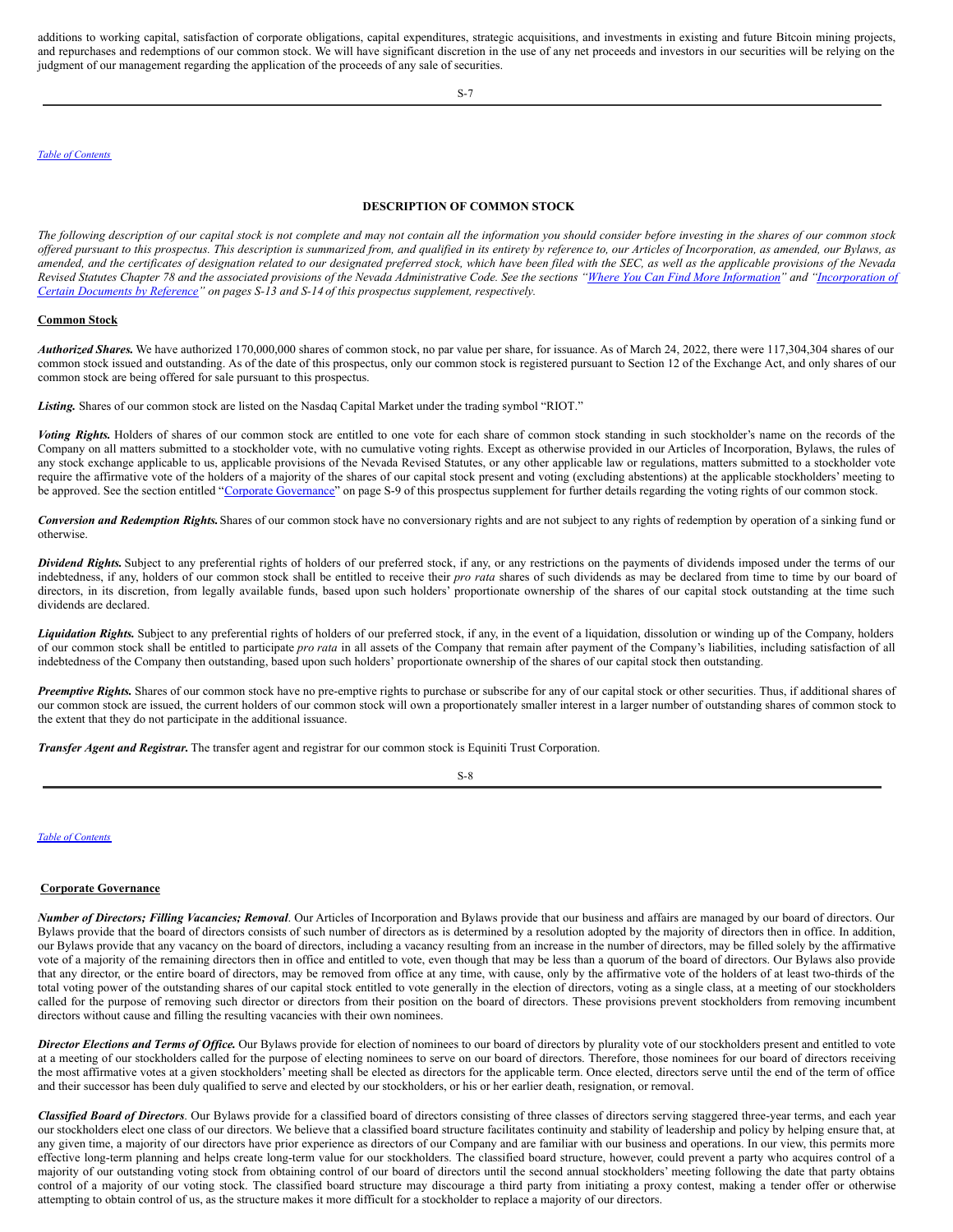*Quorum for Conducting Business*. Our Bylaws provide that, to conduct business at a meeting of our stockholders, holders of shares representing at least one-third of the issued and outstanding shares of our capital stock entitled to vote at such meeting, whether represented in person or by proxy, must be present to establish a quorum.

*Exclusive Forum.* Article XIV of our Bylaws, as amended, provides that, to the fullest extent permitted by law, and unless we consent to the selection of an alternative forum, the state and federal courts in and for the State of New York shall be the sole and exclusive forum for the resolution of certain actions and proceedings that may be initiated by our stockholders, and that, by purchasing our securities, our stockholders are deemed to have notice of and consented to this forum selection clause. Under Article XIV of our Bylaws, the following claims are subject to this forum selection clause: (a) any derivative action or proceeding brought on behalf of the Company; (b) any action asserting a claim of breach of a fiduciary duty owed by any director, officer or other employee of the Company to the Company or the Company's stockholders; (c) any action asserting a claim against the Company arising pursuant to any provision of the Nevada Revised Statutes or the Company's Articles of Incorporation or Bylaws, in each case as amended; or (d) any action asserting a claim governed by the internal affairs doctrine.

By its terms, the forum selection clause in our Bylaws applies to the foregoing claims to the fullest extent permitted by law, and, as such, should not be interpreted as precluding our stockholders from bringing claims under the Exchange Act in the appropriate federal court with jurisdiction over such claims, as provided by Section 27 of the Exchange Act. Likewise, the forum selection clause in our Bylaws should not be interpreted as precluding our stockholders from bringing claims under the Securities Act in the appropriate state or federal court with jurisdiction over such claims, as provided by Section 22 of the Securities Act.

S-9

### *Table of [Contents](#page-0-0)*

We believe the choice-of-forum provision in our Bylaws will help provide for the orderly, efficient, and cost-effective resolution of legal issues affecting us by designating courts located in the State of New York as the exclusive forum for cases involving such issues. However, this provision may limit a stockholder's ability to bring a claim in a judicial forum that it believes to be favorable for disputes with us or our directors, officers, employees, or agents, which may discourage such actions against us and our directors, officers, employees, and agents.

*Nevada Anti-Takeover Statutes.* Certain provisions of Nevada law described below may make us a less attractive candidate for acquisition, which may adversely impact the value of the shares of our capital stock held by our stockholders. We have not opted out of these provisions in our Articles of Incorporation or Bylaws, as permitted under the Nevada Revised Statutes.

## *Business Combinations*

Nevada Revised Statutes Sections 78.411 through 78.444 (the "Nevada Combination with Interested Stockholders Statute") generally prohibit "combinations" including mergers, consolidations, sales and leases of assets, issuances of securities and similar transactions by a Nevada corporation having a requisite number of stockholders of record (of which we are one) with any person who beneficially owns (or any affiliate or associate of the Company who within the previous two years owned), directly or indirectly, 10% or more of the voting power of the outstanding voting shares of the Company (an "interested stockholder"), within two years after such person first became an interested stockholder unless (i) the board of directors of the Company approved the combination or transaction by which the person first became an interested stockholder before the person first became an interested stockholder or (ii) the board of directors of the Company has approved the combination in question and, at or after that time, such combination is approved at an annual or special meeting of the stockholders of the target corporation, and not by written consent, by the affirmative vote of holders of stock representing at least 60% of the outstanding voting power of the target corporation not beneficially owned by the interested stockholder or the affiliates or associates of the interested stockholder. The Nevada Combination with Interested Stockholders Statute does not apply to combinations with an interested stockholder after the expiration of four years from when the person first became an interested stockholder.

#### *Control Shares*

Nevada Revised Statutes Sections 78.378 to 78.3793 (the "Nevada Control Share Statute"), to the extent applicable, could impede certain control transactions wherein an "acquiring person" shall only obtain voting rights in the "control shares" purchased by such person to the extent approved by the other stockholders at a meeting. With certain exceptions, an acquiring person is one who newly acquires or offers to newly acquire (including in multiple transactions over time, such as in a "creeping acquisition") a "controlling interest" in the corporation, defined as (i) one-fifth but less than one-third; (ii) one-third but less than a majority; or (iii) a majority of voting power of the corporation in the election of directors. Control shares include not only shares acquired or offered to be acquired in connection with the acquisition of a controlling interest, but also all shares acquired by the acquiring person within the preceding 90 days. The Nevada Control Share Statute covers not only the acquiring person but also any persons acting in association with the acquiring person.

The Nevada Control Share Statute applies to any corporation domiciled in Nevada that has 200 or more stockholders of record, at least 100 of whom have had addresses in Nevada appearing on the stock ledger of the corporation at all times during the 90 days immediately preceding such date; and that does business in Nevada directly or through an affiliated corporation. We do not currently have 100 stockholders of record domiciled in Nevada and we do not conduct business, directly or indirectly, in Nevada. However, because we have not elected out of the application of the Nevada Control Share Statute in our Articles of Incorporation or Bylaws, as permitted by Nevada law, the Nevada Control Share Statute could apply to us in the future if we met the foregoing conditions to its applicability.

*Dividend Policy.* We did not declare or pay any cash dividends on our common stock during the fiscal years ended December 31, 2020 or 2021, and, as of the date of this prospectus supplement, we do not have current plans to declare any cash dividends in the near future. Any future determination to pay dividends will be at the discretion of our board of directors.

S-10

#### *Table of [Contents](#page-0-0)*

### <span id="page-7-0"></span>**DILUTION**

If you invest in our common stock, your interest will be diluted to the extent of the difference between the price per share you pay in this offering and the net tangible book value per share of our common stock immediately after this offering.

As of December 31, 2021, our net tangible book value was approximately \$834.6 million, or \$7.15 per share of common stock, based on 116,748,472 shares issued and outstanding at December 31, 2021. Net tangible book value per share represents the amount of our total tangible assets, less total liabilities, divided by the total number of shares of our common stock issued and outstanding.

After giving effect to the assumed sale of 23,212,627 shares of our common stock at the assumed offering price of \$21.54 per share (the reported closing sales price of our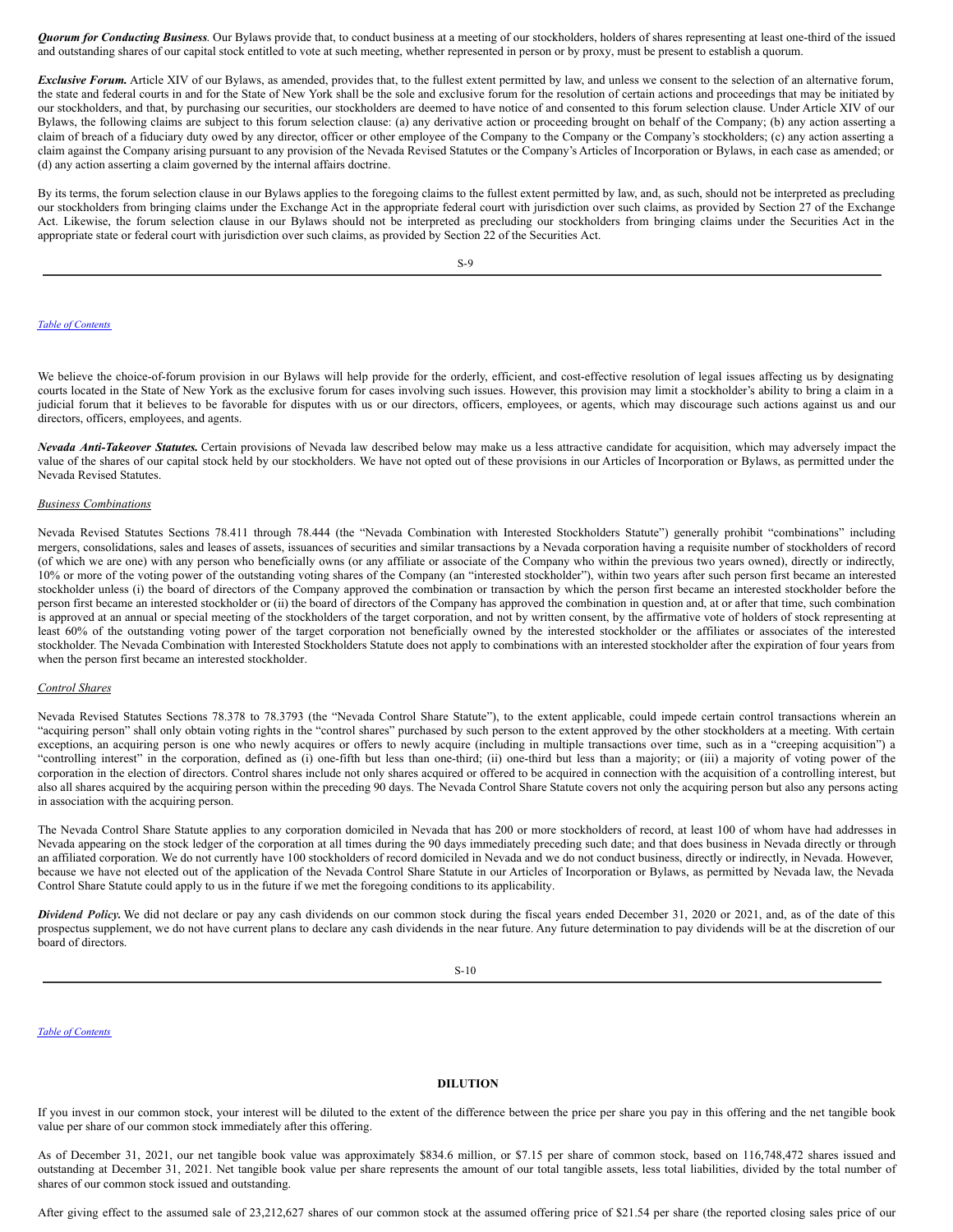common stock on the Nasdaq Capital Market on March 24, 2022), representing the maximum initial aggregate offering price under this prospectus of up to \$500,000,000, and after deducting the estimated offering expenses and sales agent commissions payable by us, our adjusted net tangible book value as of December 31, 2021 would have been approximately \$1,325.0 million, or approximately \$9.46 per share of common stock, based on 139,961,099 shares issued and outstanding after completion of this offering (excluding shares issuable upon conversion of certain vested and unvested options to purchase shares and other conversionary rights, as described below). This would represent an immediate increase in adjusted net tangible book value of approximately \$2.32 per share to existing stockholders and an immediate dilution in adjusted net tangible book value of approximately \$12.08 per share to investors purchasing shares of common stock in this offering.

The following table illustrates, for illustrative purposes only, the change in net tangible book value on a per share basis resulting from the assumed sale of all of the shares of common stock available for issuance under this prospectus:

| Assumed public offering price per share:                                                                  |      | 21.54 |
|-----------------------------------------------------------------------------------------------------------|------|-------|
| Net tangible book value per share as of December 31, 2021:                                                |      |       |
| Increase in net tangible book value per share attributable to this offering:                              | 2.32 |       |
| Adjusted net tangible book value per share as of December 31, 2021, after giving effect to this offering: |      | 9.46  |
| Dilution in net tangible book value per share to investors purchasing shares in this offering:            |      | 12.08 |

This offering is being made pursuant to Rule 415 under the Securities Act and the actual sales price of shares of our common stock will vary from time to time based on prevailing market prices. Accordingly, the actual dilution experienced by purchasers of our common stock, as well as the total number of shares sold, may increase or decrease with the actual price per share of our common stock sold in this offering. For example, a decrease in the price at which the shares are actually sold in this offering of \$1.00 per share from the assumed offering price of \$21.54 per share shown in the table above (assuming all of our common stock in the aggregate amount of up to \$500,000,000 is sold at that reduced price) would result in an adjusted net tangible book value per share after the offering of approximately \$9.53 and result in an immediate dilution in the adjusted net tangible book value of approximately \$13.01 per share to purchasers of our common stock in this offering. Conversely, assuming all of our common stock in the aggregate amount of up to \$500,000,000 is sold, an increase in the price at which the shares are actually sold in this offering of \$1.00 per share from the assumed offering price of \$21.54 per share would result in an adjusted net tangible book value after the offering of approximately \$9.39 per share and an immediate dilution in adjusted net tangible book value of approximately \$11.15 per share to purchasers of our common stock in this offering.

The foregoing table and computations are based on 116,748,472 shares of our common stock issued and outstanding at December 31, 2021, which excludes: (i) 2,199 shares issuable upon the conversion of 2,199 shares of our 2% Series B Convertible Preferred Stock (which shares were subsequently issued upon conversion of the remaining 2,199 shares of our 2% Series B Convertible Preferred Stock in February 2022); (ii) 3,404,585 shares issuable upon settlement of unvested performance-based restricted stock units granted under our 2019 Equity Plan, with vesting subject to performance of infrastructure capacity milestones and achievement of financial targets over a three-year vesting schedule beginning in 2021; (iii) 610,561 shares issuable upon settlement of unvested restricted stock units granted under the 2019 Equity Plan, which vest according to regular vesting schedules; (iv) 3,554,111 shares of common stock reserved for future issuance under the 2019 Equity Plan; and (v) 63,000 shares underlying warrants to purchase shares of common stock exercisable as of December 31, 2021.

#### *Table of [Contents](#page-0-0)*

To the extent we issue in the future, shares in connection with the exercise of the foregoing warrants and/or options, or in settlement of these restricted stock units, or if we issue additional shares under the 2019 Equity Plan, further dilution of the net tangible book value of shares of our common stock may result. In addition, we may choose to raise additional capital to accommodate our strategic plans or market conditions, even if we believe we have sufficient funds for our current or future operating plans. To the extent we raise this additional capital through the sale of equity or convertible debt securities at prices below the prevailing market price, the issuance of these securities could result in further dilution to our stockholders.

### <span id="page-8-0"></span>**PLAN OF DISTRIBUTION**

We have entered into the sales agreement with the sales agents, under which we may issue and sell from time to time up to an aggregate of \$500,000,000 of our common stock through the sales agents acting as our agent or principal. Sales of our common stock, if any, will be made at market prices by any method that is deemed to be an "at the market offering" as defined in Rule 415(a)(4) under the Securities Act, including sales into the Nasdaq Capital Market or any other existing trading market for shares of our common stock, or any other method permitted by law.

From time to time during the term of the sales agreement, we may deliver a placement notice to the sales agents specifying the length of the selling period, the amount of common stock to be sold and the minimum price below which sales may not be made. Subject to the terms and conditions of the sales agreement, the sales agents will use commercially reasonable efforts to sell our common stock, but are not required to sell any specific number or dollar amount of our common stock.

We or the sales agents may suspend the offering of our common stock made through the sales agents under the sales agreement upon proper notice to the other, at which time the placement notice will immediately terminate. We may also instruct the sales agents not to sell any common stock if the sales cannot be effected at or above the price designated by us in any such instruction. Sales of our common stock as contemplated in this prospectus supplement will be settled through the facilities of The Depository Trust Company or by such other means as we and the sales agents may agree upon. Settlement for sales of our common stock will occur, unless we specify otherwise, on the second trading day following the date any sales were made (or such earlier day as is industry practice for regular-way trading). There is no arrangement for funds to be received in an escrow, trust or similar arrangement.

The aggregate compensation payable to the sales agents equals up to 3.0% of the gross sales price of the shares of our common stock sold pursuant to the sales agreement. We have also agreed to reimburse certain outside legal expenses incurred by the sales agents, including, in connection with the execution of the sales agreement, certain fees and disbursements of the sales agents' legal counsel in an amount not to exceed \$75,000 in the aggregate, in addition to certain ongoing disbursements of their legal counsel. In accordance with Financial Industry Regulatory Authority Rule 5110, these reimbursed fees and expenses are deemed sales compensation for the offering. We estimate that the total expenses for the offering payable by us, excluding commissions or expense reimbursement payable to the sales agents under the terms of the sales agreement, will be approximately \$216,000.

The remaining sales proceeds, after deducting any expenses payable by us and any transaction fees imposed by any governmental, regulatory, or self-regulatory organization in connection with the sales, will equal our net proceeds for the sale of such common stock. As there is no minimum offering amount required as a condition to close this offering, the actual total public offering amount, commissions, and proceeds to us, if any, are not determinable as of the filing of this prospectus.

To the extent required by Regulation M, the sales agents will not engage in any market making activities involving our shares of common stock while the offering is ongoing under this prospectus. The sales agents and their affiliates may in the future provide various investment banking and other financial services for us and our affiliates, for which services they may in the future receive customary fees. In connection with the sale of the common stock on our behalf, the sales agents will be deemed to be an "underwriter" within the meaning of the Securities Act and, therefore, the compensation we have agreed to pay the sales agents under the sales agreement will be deemed to be underwriting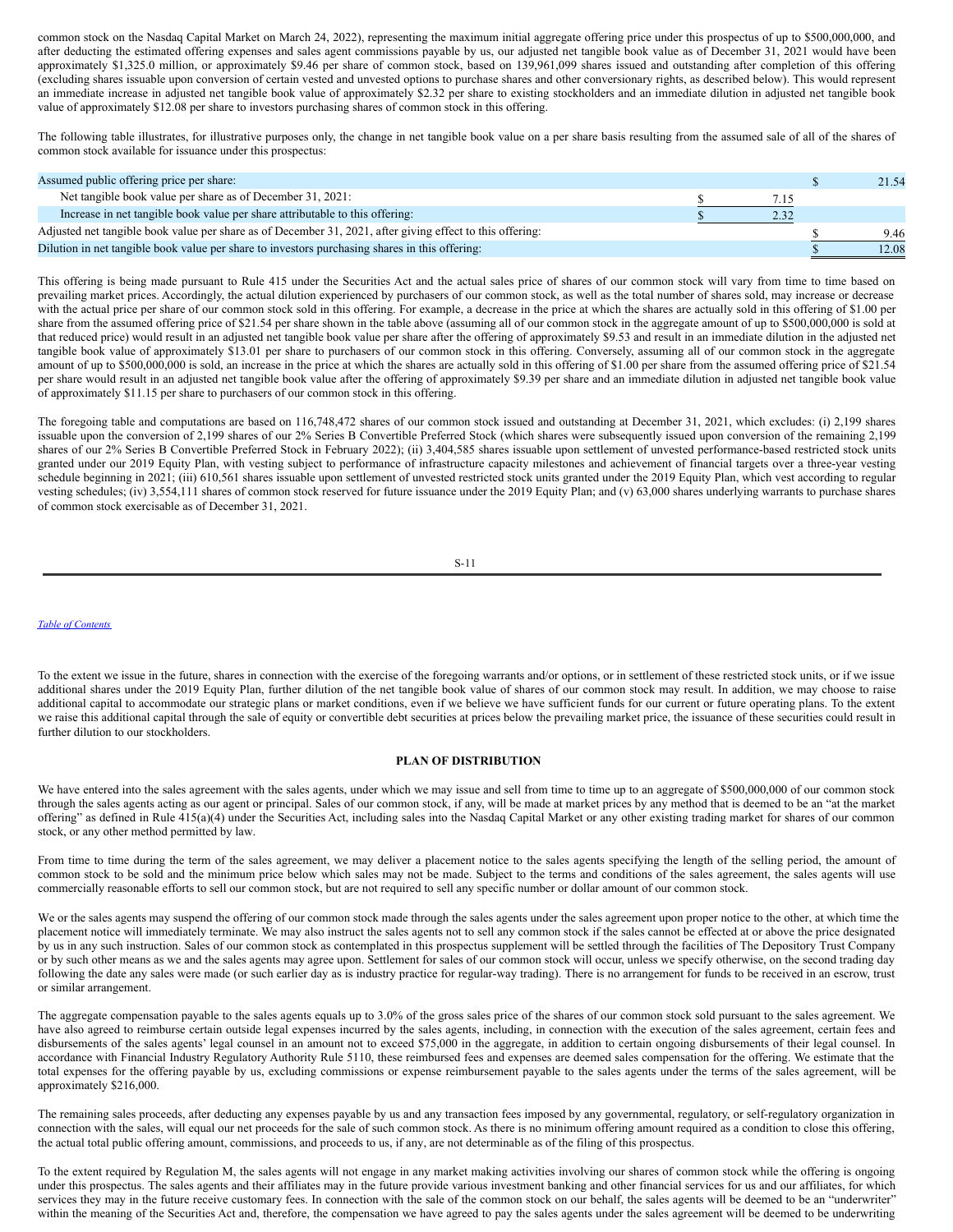#### *Table of [Contents](#page-0-0)*

We have agreed to provide indemnification and contribution to the sales agents (and their respective partners, members, directors, officers, employees and agents) against certain civil liabilities, including liabilities under the Securities Act.

The offering of our common stock pursuant to the sales agreement will terminate upon the termination of the sales agreement as permitted therein. We and each of the sales agents (solely on its own behalf), may terminate the sales agreement at any time upon five days' prior notice.

The foregoing description of the sales agreement is qualified in its entirety by reference to the full text of the sales agreement, dated as of March 31, 2022, by and between Riot Blockchain, Inc. and the sales agents, a copy of which is filed as an exhibit to a Current Report on Form 8-K filed with the SEC under the Exchange Act and incorporated by reference in this prospectus supplement.

### <span id="page-9-2"></span>**LEGAL MATTERS**

Certain legal matters in connection with the offering of the common stock will be passed upon for us by Holland & Knight LLP. Certain matters of Nevada law with respect to the common stock will be passed upon by Lewis Roca Rothgerber Christie LLP, Las Vegas, Nevada. Covington & Burling LLP acted as counsel to the sales agents in connection with this offering.

### <span id="page-9-3"></span>**EXPERTS**

The consolidated financial statements of Riot Blockchain, Inc. and Subsidiaries as of December 31, 2021 and 2020 and for each of the three years in the period ended December 31, 2021, and Riot Blockchain, Inc.'s and Subsidiaries internal controls over financial reporting as of December 31, 2021, have been audited by Marcum LLP, independent registered public accounting firm, as stated in their reports, which are incorporated herein by reference. Marcum, LLP's report on Riot Blockchain, Inc.'s and Subsidiaries internal controls over financial reporting as of December 31, 2021 expressed an adverse opinion because of the existence of material weaknesses identified therein. Such consolidated financial statements of Riot Blockchain, Inc. and Subsidiaries are incorporated in this prospectus by reference in reliance on the report of such firm given upon their authority as experts in accounting and auditing.

The financial statements of Whinstone US, Inc. as of and for the year ended December 31, 2020, which are incorporated in this prospectus supplement by reference from the amendment to the Current Report on Form 8-K/A of Riot Blockchain, Inc. filed with the SEC on February 16, 2022, have been audited by Malcolm M. Dienes, LLC, an independent audit firm, and their report, and the notes related thereto, are filed as Exhibit 99.1 to the amendment to the Current Report on Form 8-K/A of Riot Blockchain, Inc. filed with the SEC on August 12, 2021. Such financial statements have been incorporated by reference in this prospectus supplement in reliance upon the report of such independent audit firm given upon their authority as experts in accounting and auditing.

The combined financial statements of Ferrie Franzmann Industries (doing business as ESS Metron) as of and for the year ended December 31, 2020, which are incorporated in this prospectus supplement by reference from the amendment to the Current Report on Form 8-K/A of Riot Blockchain, Inc. filed with the SEC on February 16, 2022, have<br>been audited by Crowe LLP, an independent audit firm, an Form 8-K/A. Such financial statements have been incorporated by reference in this prospectus supplement in reliance upon the report of such independent audit firm given upon their authority as experts in accounting and auditing.

#### <span id="page-9-0"></span>**WHERE YOU CAN FIND MORE INFORMATION**

This prospectus supplement and the accompanying prospectus do not contain all of the information included in the automatic registration statement of which they form a part, including certain exhibits and schedules and those items we incorporate by reference herein. We file annual, quarterly and current reports, along with other information, including the automatic registration statement of which this prospectus supplement forms a part, with the SEC. The filings we make with the SEC are available to the public over the internet at the SEC's website, at http://www.sec.gov. Our filings with the SEC are also available on our website, https://www.riotblockchain.com, under the heading "Investors." The information on our website is not incorporated by reference into, and does not constitute a part of, this prospectus supplement or the accompanying prospectus.

S-13

*Table of [Contents](#page-0-0)*

## <span id="page-9-1"></span>**INCORPORATION OF CERTAIN DOCUMENTS BY REFERENCE**

The SEC allows us to incorporate by reference much of the information we file with the SEC, which means that we can disclose important information to you by referring you to those publicly available documents. The information that we incorporate by reference in this prospectus supplement is considered to be part of this prospectus supplement.

Because we are incorporating by reference future filings with the SEC, this prospectus supplement is continually updated and those future filings may modify or supersede some of the information included or incorporated in this prospectus supplement. This means that you must look at all of the SEC filings that we incorporate by reference to determine if any of the statements in this prospectus supplement or in any document previously incorporated by reference have been modified or superseded. This prospectus supplement incorporates by reference the documents listed below filed by Riot Blockchain (File No. 001-33675) and any future filings we make with the SEC under Sections 13(a), 13(c), 14 or 15(d) of the Exchange Act (in each case, other than those documents or the portions of those documents not deemed to be filed) until the offering of the securities under this prospectus supplement and the accompanying prospectus is terminated or completed:

- Our Annual Report on Form 10-K for the fiscal year ended [December](http://www.sec.gov/Archives/edgar/data/1167419/000107997322000280/riot10k1221.htm) 31, 2021, as filed with the SEC on March 16, 2022;
- Our Current Reports on Form 8-K as filed with the SEC on:*[January](http://www.sec.gov/Archives/edgar/data/1167419/000107997322000003/riot_8k.htm) 3, 2022, [February](http://www.sec.gov/Archives/edgar/data/1167419/000107997322000135/riot_8k.htm) 8, 2022, and [March](http://www.sec.gov/Archives/edgar/data/1167419/000107997322000332/riot_8k.htm) 23, 2022;* and the amendment to our Current Report on Form 8-K/A on as filed with the SEC on [February](http://www.sec.gov/Archives/edgar/data/1167419/000107997322000161/riot_8ka.htm) 16, 2022; and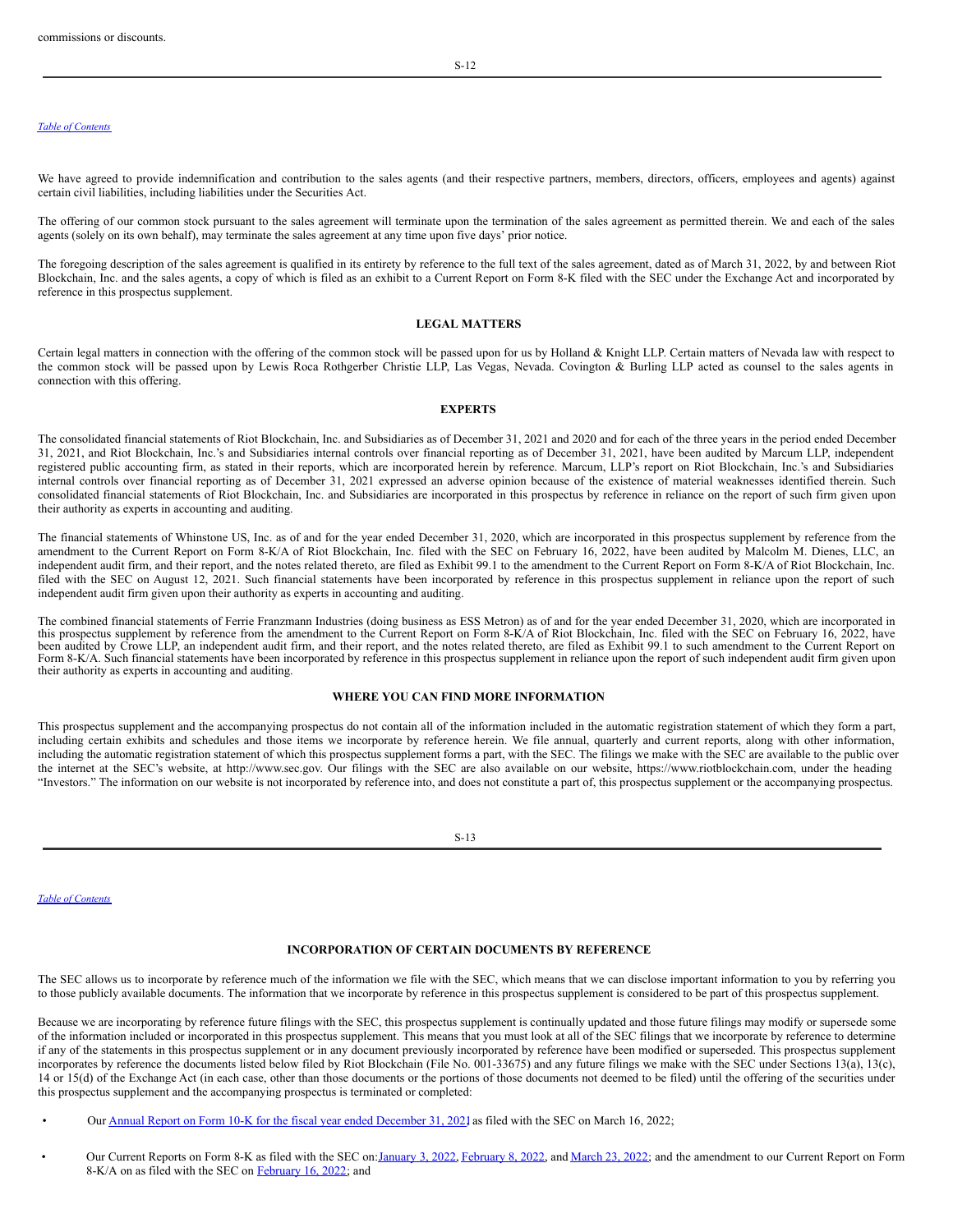The description of our common stock contained in our registration statement o[nForm](http://www.sec.gov/Archives/edgar/data/1167419/000107997307000759/apnb_form8a-082207.htm) 8-A, filed pursuant to Section 12(b) of the Exchange Act on August 27, 2007, including any amendment or report filed for the purpose of updating that description.

Notwithstanding the foregoing, information that we furnish under Items 2.02 and 7.01 of any Current Report on Form 8-K, including the related exhibits under Item 9.01, or in any document or other information that is deemed to have been furnished to and not filed with the SEC, is not incorporated by reference in this prospectus supplement, the accompany prospectus or the registration statement of which this document is a part.

The foregoing list of documents supersedes and replaces the list set forth under "Incorporation of Certain Documents by Reference" in the accompanying prospectus.

You may request, and we will provide you with, a copy of these filings, at no cost, by calling us at (303) 794-2000 or by writing to us at the following address: Riot Blockchain, Inc., Attn: Jeffrey G. McGonegal, Chief Financial Officer, 3855 Ambrosia Street, Suite 301, Castle Rock, CO 80109.

S-14

## **PROSPECTUS**



**Common Stock, No Par Value per Share Preferred Stock, No Par Value per Share Warrants Debt Securities Units \_\_\_\_\_\_\_\_\_\_\_\_\_\_\_\_\_\_\_\_\_\_\_\_\_\_\_\_\_\_\_\_\_\_\_\_\_\_\_\_\_**

We, or any selling securityholder identified in a future prospectus supplement, may offer and sell from time to time, in one or more offerings, the securities identified herein, together in any combination or separately, in amounts, at prices and on terms that will be determined at the time of the offering, as described in this prospectus. We refer to our common stock, no par value per share, and our preferred stock, no par value per share, as well as warrants to acquire these shares, such debt securities as we may authorize from time to time, and units consisting of some or all of these securities as our "securities" in this prospectus.

This prospectus describes some of the general terms that may apply to an offering of our securities. Each time we or a selling securityholder sells securities pursuant to this prospectus, we will provide the specific terms of these offerings and securities in one or more supplements to this prospectus. We may also authorize one or more free writing prospectuses to be provided to you in connection with these offerings. The applicable prospectus supplement and any related free writing prospectus may also add, update, or change information contained in this prospectus. You should carefully read this prospectus, the applicable prospectus supplement, and any related free writing prospectus, and the documents incorporated by reference, before making an investment decision regarding our securities being offered pursuant to this prospectus.

Our common stock is traded on the Nasdaq Capital Market stock exchange under the symbol "RIOT."

The securities may be sold directly to investors, through agents designated from time to time or to or through underwriters or dealers in negotiated transactions or on a continuous or delayed basis; and the securities sold in such offerings may be resold by the securityholders who acquire them. If any agents, underwriters or dealers are involved in the sale of any securities with respect to which this prospectus is being delivered, the names of such agents, underwriters or dealers and any applicable fees, commissions, discounts and overallotment options will be set forth in a prospectus supplement. The price to the public of our securities and the net proceeds we and any selling securityholders expect to receive from the sale of such securities will also be set forth in a prospectus supplement. We will not receive any proceeds from the sale of shares of our common stock by the selling securityholders. See the section "Plan of [Distribution](#page-17-2)" beginning on page 11 of this prospectus for further information.

 $\mathcal{L} = \{ \mathcal{L} \}$ 

Investing in our securities involves a high degree of risk. Before making any investment decision regarding our securities, you should read and carefully consider the risks described in the section "Risk [Factors](#page-13-0)" on page 5 of this prospectus and any applicable prospectus supplement or free-writing prospectus, as well as those disclosed in our most recent Annual Report on Form 10-K filed with the SEC, as well as those which may be disclosed in subsequent Ouarterly Reports on Form 10-Q, Current Reports on Form 8-K and the other filings we subsequently make with the SEC. See the sections "Where You Can Find More [Information](#page-18-2)" and **["Incorporation](#page-18-3) of Certain Documents by Reference" on page 13 of this prospectus.**

Neither the SEC nor any state securities commission has approved or disapproved of these securities or determined if this prospectus is truthful or complete. Any **representation to the contrary is a criminal offense.**  $\mathcal{L} = \{ \mathcal{L} \}$ 

 $\mathcal{L} = \{ \mathcal{L} \}$ 

**The date of this prospectus is August 31, 2021.**

### *Table of [Contents](#page-0-0)*

## **TABLE OF CONTENTS**

| <b>ABOUT THIS PROSPECTUS</b>                                |    |
|-------------------------------------------------------------|----|
| <b>CAUTIONARY NOTE REGARDING FORWARD-LOOKING STATEMENTS</b> |    |
| PROSPECTUS SUMMARY                                          |    |
| <b>ABOUT RIOT BLOCKCHAIN</b>                                |    |
| <b>RISK FACTORS</b>                                         |    |
| DESCRIPTION OF SECURITIES TO BE REGISTERED                  |    |
| <b>DESCRIPTION OF CAPITAL STOCK</b>                         |    |
| <b>SELLING SECURITYHOLDERS</b>                              | 10 |
| <b>USE OF PROCEEDS</b>                                      |    |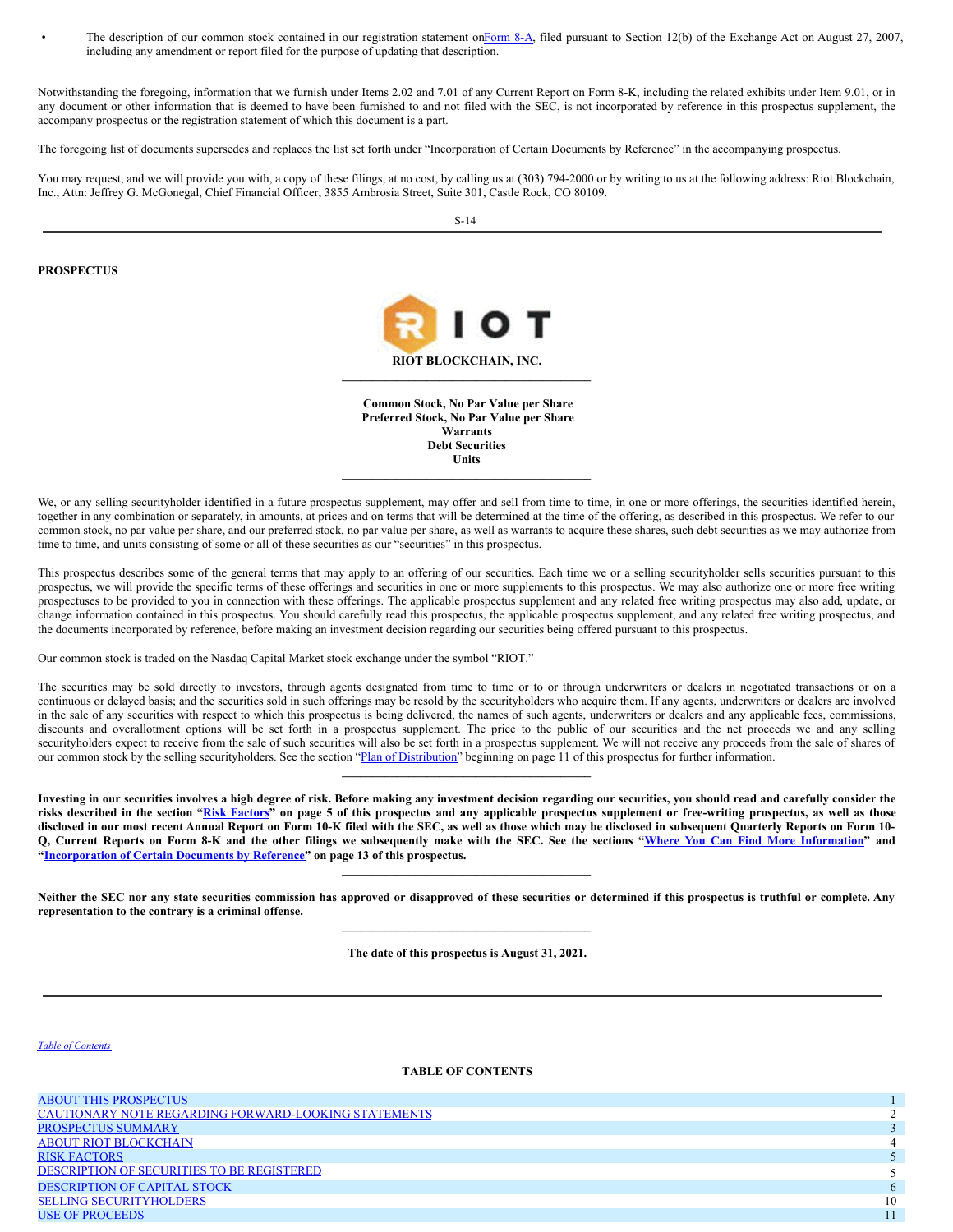| <b>PLAN OF DISTRIBUTION</b>                            |  |
|--------------------------------------------------------|--|
| <b>LEGAL MATTERS</b>                                   |  |
| <b>EXPERTS</b>                                         |  |
| WHERE YOU CAN FIND MORE INFORMATION                    |  |
| <b>INCORPORATION OF CERTAIN DOCUMENTS BY REFERENCE</b> |  |

We are responsible for the information contained and incorporated by reference in this prospectus, in any accompanying prospectus supplement, and in any related free writing prospectus we prepare or authorize. You should rely only on the information contained or incorporated by reference in this prospectus and any applicable prospectus supplement or related free writing prospectus, or in any post-effective amendment to the automatic registration statement or in any amendment to this prospectus. Neither we nor any selling securityholder has authorized anyone to give you any other information, and we take no responsibility for any other information that others may give you. No dealer, salesperson or any other person is authorized to give any information or to represent anything not contained in this prospectus, any applicable prospectus supplement or related free writing prospectus. We take no responsibility for, and can provide no assurance as **to the reliability of, any other information that others may give you.**

No action is being taken in any jurisdiction outside the United States to permit a public offering of the common stock or possession or distribution of this prospectus in that jurisdiction. Persons who come into possession of this prospectus in jurisdictions outside the United States are required to inform themselves about and to observe any restrictions as to the offering and the distribution of this prospectus applicable to that jurisdiction.

Unless otherwise indicated, the terms "Riot Blockchain," the "Company," "we," "us," "our" and similar terms refer to Riot Blockchain, Inc., a Nevada corporation, **and its consolidated subsidiaries.**

#### <span id="page-11-0"></span>*Table of [Contents](#page-0-0)*

### **ABOUT THIS PROSPECTUS**

This prospectus forms a part of and is being filed with an automatic registration statement on Form S-3 that we filed with the SEC as a "well-known seasoned issuer", as defined in Rule 405 under the Securities Act of 1933, as amended (the "Securities Act"), using a "shelf" registration process to register an indeterminate number of our securities for sale by us or one or more selling securityholders identified in a future prospectus supplement from time to time in one or more offerings.

### This prospectus only provides you with a general description of the securities to be offered and may not be used to consummate a sale of securities unless **accompanied by a prospectus supplement.**

Each time we or any selling securityholders sell securities pursuant to this prospectus, we will describe specific information about the offering in a prospectus supplement, which will be delivered with this prospectus. In the prospectus supplement or free writing prospectus relating to any sales by selling securityholders, we will, among other things, identify the number of shares of our common stock that each of the selling securityholders will be selling. The applicable prospectus supplement or free writing prospectus may also add, update or change the information contained in this prospectus. If there is any inconsistency between the information in this prospectus and any applicable prospectus supplement, you should rely on the information in the applicable prospectus supplement.

Before investing in our securities, you should carefully read the entire prospectus, the applicable prospectus supplement, and any related free writing prospectus, including the risks of investing in our securities discussed therein under the heading "Risk Factors" and under similar headings in the documents that are incorporated by reference into this prospectus. See the section "Risk [Factors"](#page-13-0) on page 5 of this prospectus.

You should also carefully read the information incorporated by reference into this prospectus, including our financial statements, and the exhibits to the automatic registration statement of which this prospectus is a component. Further, the information contained and incorporated by reference in this prospectus speaks only as of the date of this prospectus, unless the information specifically indicates that another date applies. Our business, financial condition, results of operations and prospects may have changed since such date. Neither the delivery of this prospectus nor any sale made under it implies that there has been no change in our affairs or that the information in this prospectus is correct as of any date after the date of this prospectus. Please read the sections entitled "Where You Can Find More [Information](#page-18-2)" and ["Incorporation](#page-18-3) of Certain Documents by Reference" on page 13 of this prospectus.

1

#### *Table of [Contents](#page-0-0)*

The automatic registration statement of which this prospectus is a part, including the exhibits to the automatic registration statement and the documents incorporated by reference herein, provides additional information about us and the securities offered pursuant to this prospectus, some of which may include summaries of the documents we incorporate by reference. All of the summaries are qualified in their entirety by the actual documents. Wherever references are made in this prospectus to information that will be included in a prospectus supplement, to the extent permitted by applicable law, rules or regulations, we or the selling securityholders may instead include such information or add, update or change the information contained in this prospectus by means of a post-effective amendment to the automatic registration statement of which this prospectus is a part, through filings we make with the SEC that are incorporated by reference into this prospectus or by any other method as may then be permitted under applicable law, rules or regulations.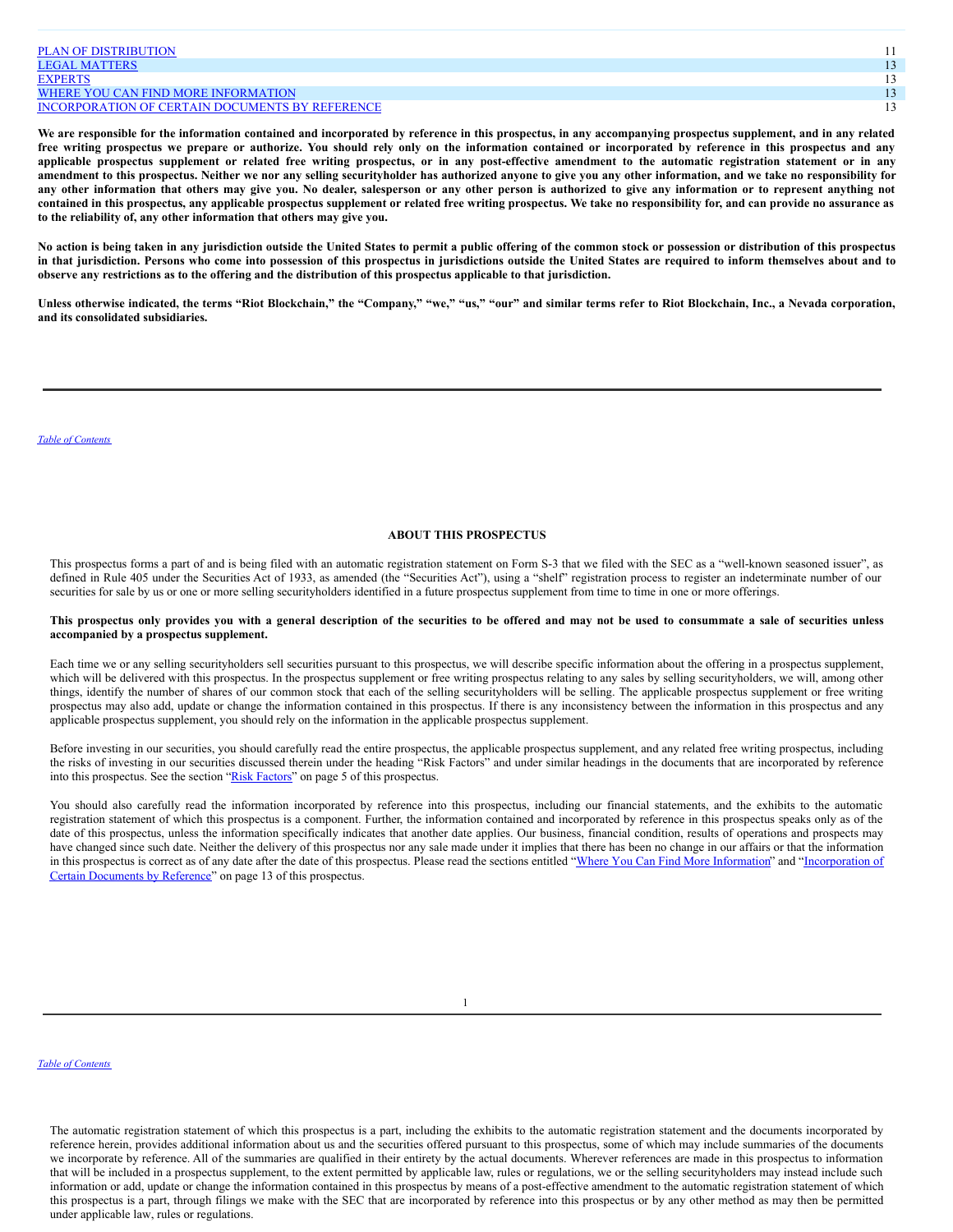### <span id="page-12-0"></span>**CAUTIONARY NOTE REGARDING FORWARD-LOOKING STATEMENTS**

This prospectus and the documents incorporated by reference herein contain forward-looking statements that involve risks and uncertainties, as well as assumptions that may not materialize or prove to be correct, which could cause our results to differ materially from those expressed in or implied by such forward-looking statements. All statements other than statements of historical fact are statements that could be deemed forward-looking statements, including, but not limited to, statements concerning: our plans, strategies and objectives for future operations; new equipment, systems, technologies, services or developments; future economic conditions, performance or outlook; future political conditions; the outcome of contingencies; potential acquisitions or divestitures; the value of Bitcoin awards in our mining operation; expected cash flows or capital expenditures; our beliefs or expectations; activities, events or developments that we intend, expect, project, believe or anticipate will or may occur in the future; and assumptions underlying any of the foregoing. Forward-looking statements may be identified by their use of forward-looking terminology, such as "believes," "expects," "may," "should," "would," "will," "intends," "plans," "estimates," "anticipates," "projects" and similar words or expressions. You should not place undue reliance on these forward-looking statements, which reflect our management's opinions only as of the date of filing of this prospectus and are not guarantees of future performance or actual results. Forward-looking statements are made in reliance on the safe harbor provisions of Section 27A of the Securities Act, Section 21E of the Securities Exchange Act of 1934, as amended (the "Exchange Act"), and the U.S. Private Securities Litigation Reform Act of 1995. The following are some of the factors we believe could cause our actual results to differ materially from our historical results or our current expectations or projections:

- our strategic decision to concentrate on and make capital investments in cryptocurrency mining ties the success of our business to the success of the major cryptocurrencies we mine, particularly Bitcoin, as well as the success of cryptocurrencies, generally;
- our cryptocurrency mining operations are subject to unique industry risks, including, among others, risks associated with the need for significant electrical power, intense competition for new miners, cybersecurity and increased world-wide competition for a fixed supply of Bitcoin rewards, which could have a material adverse effect on our business;
- our present use of a third-party co-location arrangement for our mining operation at Coinmint, LLC;
- we depend on our ability to mine cryptocurrencies, particularly Bitcoin, at a value above our cost to mine them; however, the historical volatility in the market prices of these cryptocurrencies significantly impairs our ability to accurately predict their future prices and, therefore, our future revenues;
- strategic transactions, including mergers, acquisitions, investments and divestitures in other cryptocurrency- and blockchain-focused companies, involve significant risks and uncertainties that could adversely affect our business, financial condition, results of operations, cash flows and equity;
- we may fail to realize the anticipated benefits of our acquisition of Whinstone US, Inc. ("Whinstone"), or those benefits may take longer to realize than expected, as we encounter unforeseen difficulties integrating its operations into our own;
- we will need to raise additional capital to fund our business objectives, goals and strategies; however, volatility in the trading price of shares of our common stock may make it difficult or impossible for us to raise the necessary capital;
- our reputation and ability to do business may be impacted by the improper conduct of our employees, agents or business partners;
- we have a small executive management team and board of directors, and it may be difficult for us to replace a departing member of our management team or board;
- we have a history of operating losses and we may be unable to sustain profitability;
- we participate in markets that are often subject to uncertain economic conditions, which makes it difficult to estimate growth in our markets and, as a result, future income and expenditures;

### 2

### *Table of [Contents](#page-0-0)*

- our operations could be materially and adversely impacted by a natural disaster or other significant disruption;
- we cannot predict the consequences of future geo-political events, but they may adversely affect the markets in which we operate, our ability to insure against risks, our operations or our profitability;
- we could be negatively impacted by a security breach, through cyber-attack, cyber intrusion, insider threats or otherwise, or other significant disruption of our information technology networks and related systems;
- disputes with our suppliers, or their inability to perform or timely deliver new miners, parts or services, could adversely affect our expectations regarding future deployment of our miners;
- we face certain significant risk exposures and potential liabilities that may not be covered adequately by insurance or indemnity;
- our ability to successfully defend litigation brought against us; and
- COVID-19 and its impact on supply chains could have a material adverse effect on our business operations, financial condition, results of operations, cash flows and equity, as well as those of our transaction partners, including the overseas manufacturers of our miners.

Additional details and discussions concerning some of the various risks, factors and uncertainties that could cause future results to differ materially from those expressed or implied in our forward-looking statements are set forth in this prospectus under the heading "Risk [Factors](#page-13-0)" on page 5 of this prospectus, and under Part I, Item 1A. "Risk Factors" in our most recent Annual Report on Form 10-K, as updated, supplemented, and amended by our subsequent disclosures contained in the reports and other filings we make with the SEC. For more information on these filings and the other disclosures incorporated by reference into this prospectus, please see the sections herein entitled "Incorporation of Certain Documents by Reference" and "Where You Can Find More Information" on page 13 of this prospectus. The risks, factors and uncertainties disclosed herein and in our other filings are not exhaustive. Additional risks and uncertainties not known to us or that we currently believe not to be material may adversely impact our business, financial condition, results of operations and cash flows. It is not possible for our management to predict all risks, nor can we assess the impact of all factors on our business or the extent to which any factor, or combination of factors, may cause actual results to differ materially from those contained in any forwardlooking statements we may make. Should any risks or uncertainties develop into actual events, these developments could have a material adverse effect on our business, financial condition, results of operations and cash flows.

Accordingly, you should read this prospectus completely and with the understanding that our actual future results may be materially different from what we expect. The forward-looking statements contained in this prospectus speak only as of the date of this prospectus and the forward-looking statements incorporated by reference in this prospectus speak only as of their date and, unless otherwise required by applicable securities laws, we disclaim any intention or obligation to update or revise any forwardlooking statements, whether as a result of new information, future events or otherwise. All forward-looking statements attributable to us are expressly qualified by these cautionary statements.

#### <span id="page-12-1"></span>**PROSPECTUS SUMMARY**

This summary highlights selected information from this prospectus and does not contain all of the information that you should consider in making your investment decision. You should carefully read the entire prospectus, any applicable prospectus supplement and related free writing prospectus, including the risks of investing in our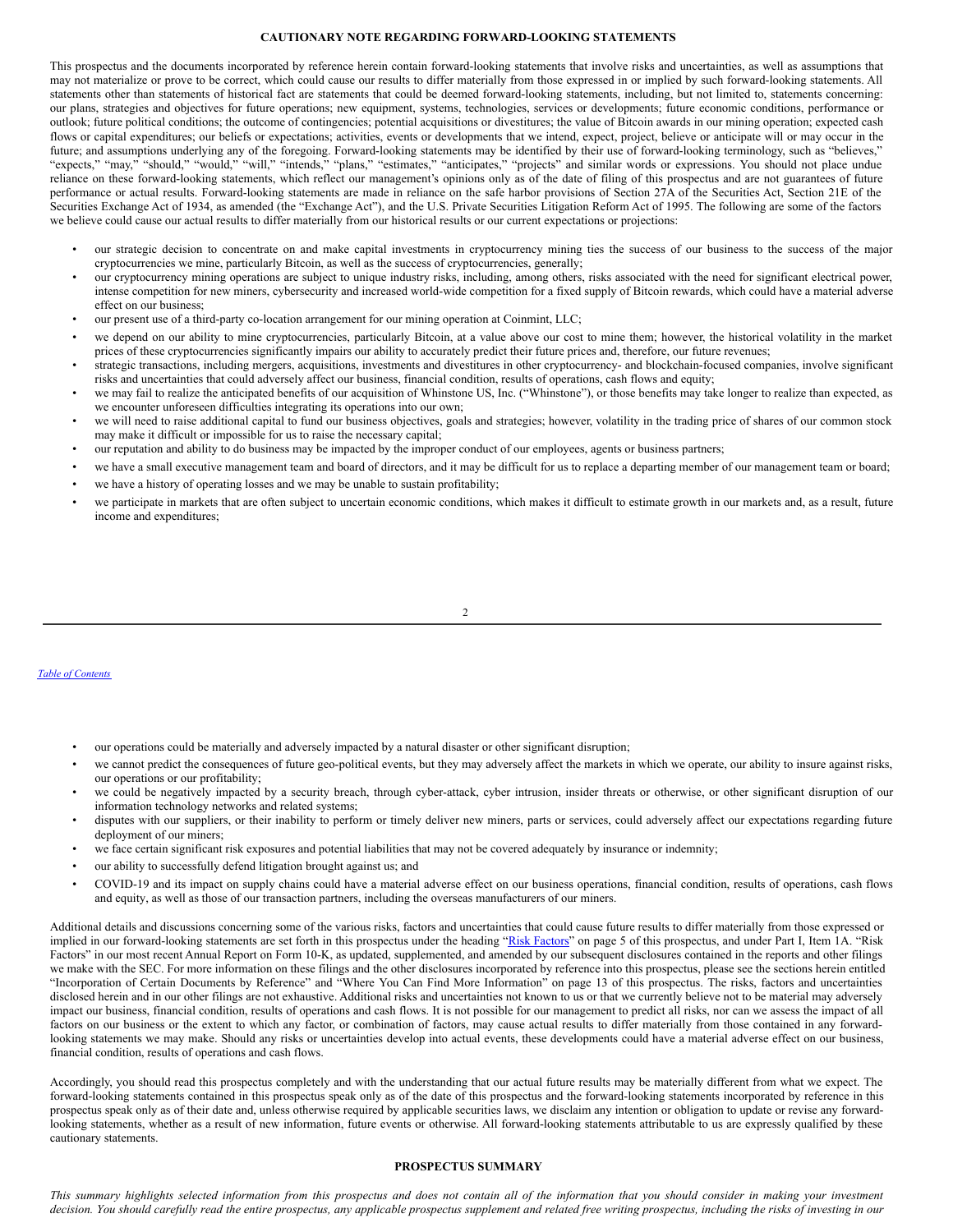securities discussed under the heading "Risk Factors" in this prospectus below, and those contained in any applicable prospectus supplement and related free writing prospectus, and under similar headings in the documents that are incorporated by reference into this prospectus. You should also carefully read the information incorporated by reference into this prospectus, including our financial statements, and the exhibits to the automatic registration statement of which this prospectus forms a *part.*

3

*Table of [Contents](#page-0-0)*

# <span id="page-13-1"></span>**ABOUT RIOT BLOCKCHAIN**

We are a leading cryptocurrency mining company operating in North America, focused on supporting the Bitcoin blockchain through the operation of our fleet of next generation cryptocurrency mining computers (known as "miners") and, through our wholly owned subsidiary, Whinstone US, Inc. ("Whinstone"), the operation of a commercial data center facility in Rockdale, Texas (the "Whinstone Facility") that is focused on providing colocation services in the cryptocurrency space. Our strategic focus is on maximizing our mining power (known as "hash rate") and efficiency by acquiring and deploying large numbers of next-generation miners that are more energyefficient than legacy miners previously deployed in the industry. We operate a fleet of "Antminers" manufactured by Bitmain Technologies Limited ("Bitmain") to mine Bitcoin. We expect to operate a miner fleet of over 80,000 Antminers after all deliveries under our purchase agreements with Bitmain have been fulfilled, which are expected to be completed in the fourth fiscal quarter of 2022, according to anticipated delivery schedules in our purchase agreements with Bitmain. Once all of these Antminers are fully deployed, our fleet is expected to achieve a hash rate capacity in excess of 7.7 exahash per second (EH/s) and to consume approximately 257 Megawatt hours (MWh) of energy, equating to an overall hash rate efficiency of 33 joules per terahash (J/TH), which we believe would make our fleet one of the largest and most efficient Bitcoin mining fleets in North America and in the industry. Our miners are deployed in our self-mining operation at the Whinstone Facility in Rockdale, Texas and, pursuant to the mining colocation services agreement we entered into with Coinmint, LLC ("Coinmint"), at Coinmint's Massena, New York data center facility.

We are also exploring innovative cryptocurrency mining technologies and other strategic initiatives as part of a continual effort to maximize the energy efficiency and cost effectiveness of our cryptocurrency mining activities.

#### *Whinstone Acquisition*

On May 26, 2021, we completed our acquisition of Whinstone pursuant to the Stock Purchase Agreement, dated as of April 8, 2021, with Northern Data AG ("Northern Data") and Whinstone. Upon the closing of our acquisition of Whinstone, Whinstone became our wholly owned subsidiary, and as part of the consideration paid, we issued 11,800,000 shares of our common stock, no par value per share, to Northern Data, as reported on our Current Report on Form 8-K filed with the SEC on May 26, 2021. As further consideration paid for our acquisition of Whinstone we entered into a Shareholder Agreement, dated as of May 26, 2021, with Northern Data (the "Shareholder Agreement"), which provides for, among other things, certain standstill restrictions, voting obligations and registration rights, pursuant to which we have registered the 11,800,000 shares of common stock issued to Northern Data.

## *Whinstone Facility*

Whinstone, our wholly owned subsidiary, owns and operates the Whinstone Facility, a commercial data center located in Rockdale, Texas, which is among the largest Bitcoin mining and hosting facilities in North America. The Whinstone Facility provides third-party hosting services to other companies, including other cryptocurrency mining companies, through colocation services agreements, and also provides us with a self-owned facility where we can deploy our miners and carry out future strategic expansion initiatives.

As of the date of this prospectus, the Whinstone Facility has developed facilities with capacity to distribute 300 MWh of electrical power supplied to the Whinstone Facility pursuant to a long-term power supply agreement, and additional facilities under development with capacity to distribute 450 MWh of electrical power once completed, which is expected to bring the Whinstone Facility's total electrical power distribution capacity up to 750 MWh once completed. The Whinstone Facility is located on a 100-acre site hosting Bitcoin mining customers and our self-mining in three buildings totaling 190,000 square feet, with additional buildings under development estimated to expand our total electrical power distribution capacity to 750 MWh. The site is subject to a long-term lease agreement, with electricity provided under a long-term power supply agreement that is in place with Whinstone's power supplier.

We expect the expanded Whinstone Facility to be completed by the end of 2022 and to include four additional buildings totaling approximately 240,000 square feet of finished space, with sufficient developed electricity power capacity to support an estimated 130,000 Antminer model S19j miners. We believe this expansion of the Whinstone Facility will provide sufficient capacity to enable us to deploy a significant quantity of our miners (including our current deployed fleet and those expected to be delivered in future shipments) in a self-hosted facility, while allowing Whinstone to continue to operate and grow its existing data center hosting business. We believe deploying our miners at the expanded Whinstone Facility has many advantages for our mining operations, including allowing us to operate our miners without incurring third-party co-location services fees and to do so at the fixed low energy costs available to the Whinstone Facility under its long-term power supply agreement. We also anticipate this that expansion of the Whinstone Facility will provide space for third-party miner colocation services and for other enterprise-level data center hosting services.

### *Corporate Information*

<span id="page-13-0"></span>Our principal executive offices are located at 202 6th Street, Suite 401, Castle Rock, CO 80104, and our telephone number is (303) 794-2000. Our website address is www.riotblockchain.com. The information contained on, or accessible through, our website is not part of this prospectus.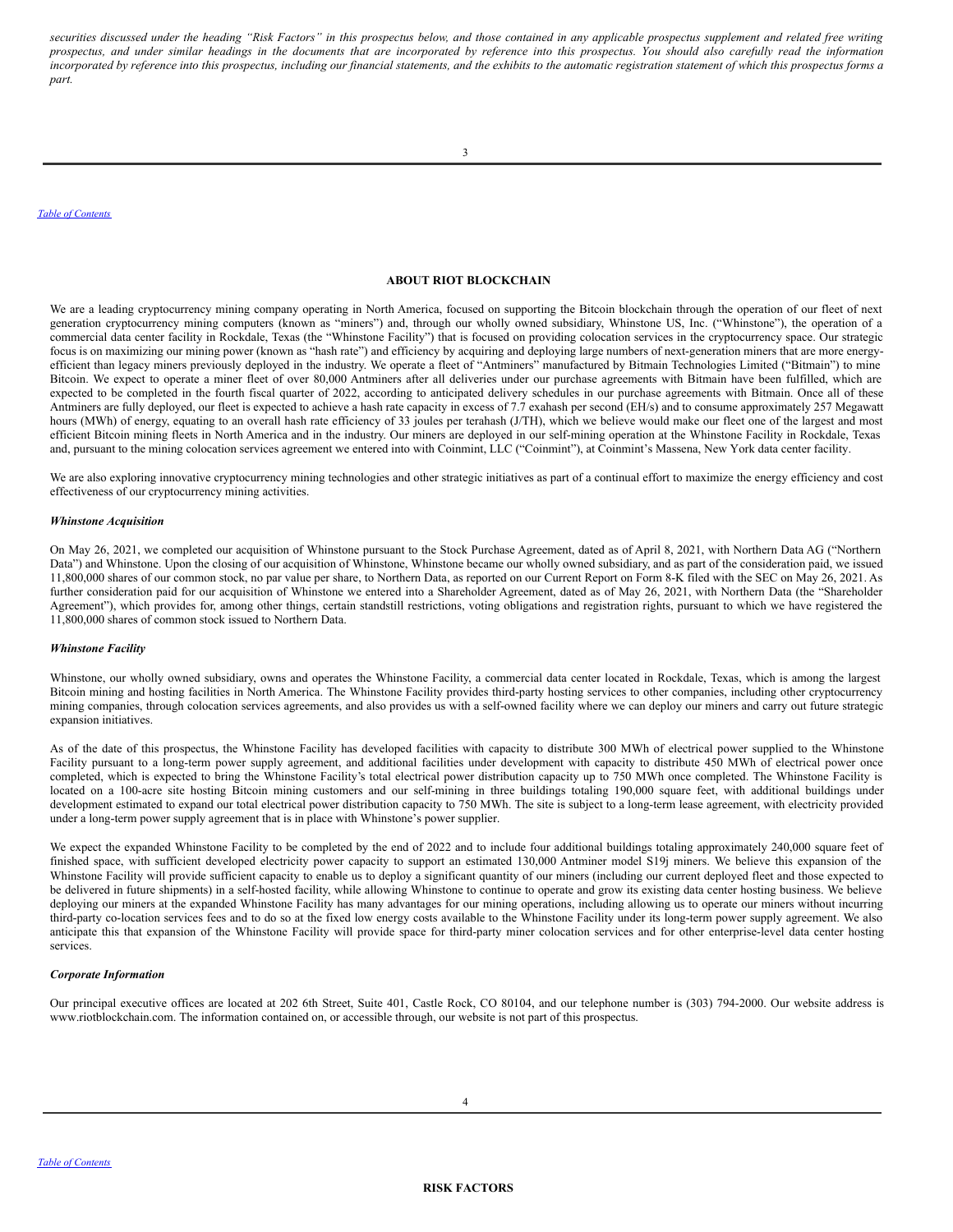Investing in our securities involves a high degree of risk. Before making an investment decision, you should consider carefully the risks, uncertainties and other factors described under Part I, Item 1A. "Risk Factors" in our most recent Annual Report on Form 10-K, as amended, as well as those which may be disclosed in our subsequent Quarterly Reports on Form 10-Q and Current Reports on Form 8-K, including, without limitation, the supplemental risk factors disclosed on Exhibit 99.3 to our Current Report on Form 8-K filed on May 26, 2021 in connection with our acquisition of Whinstone, and in the other filings we make with the SEC, which are incorporated by reference into this prospectus. For more information regarding the incorporation of information herein by reference, please see the section of this prospectus entitled ["Incorporation](#page-18-3) of Certain Documents by Reference" on page 13 of this prospectus.

The risks, uncertainties and other factors discussed in the foregoing filings are not exhaustive. Additional risks and uncertainties not known to us or that we currently believe not to be material may adversely impact our business, financial condition, results of operations and cash flows. It is not possible for our management to predict all risks, nor can we assess the impact of all factors on our business or the extent to which any factor, or combination of factors, may cause actual results to differ materially from our expectations. Should any of these risks or uncertainties develop into actual events, they could have a material adverse effect on our business, financial condition, results of operations and cash flows. For more information about the filings we make with the SEC, please see the section entitled "Where You Can Find More [Information](#page-18-2)" on page 13 of this prospectus.

### <span id="page-14-0"></span>**DESCRIPTION OF SECURITIES TO BE REGISTERED**

We may issue from time to time, in one or more offerings pursuant to future prospectus supplements setting forth the specific terms and conditions of such offerings, the securities being registered under the registration statement of which this prospectus forms a part, including: shares of our common stock, no par value per share; shares of our preferred stock, no par value per share; warrants to acquire shares of our common stock and/or preferred stock; debt securities, which may be senior or subordinated, and which may be convertible into our common stock or be non-convertible; and units consisting of some or all of these securities, in any combination and any amount, which may be issued together with such securities or separately as derivative securities, subject to vesting, payment and conversion.

In addition, any selling securityholders identified in a future prospectus supplement may offer and sell from time to time, in one or more offerings, shares of our securities which they hold, as described in the applicable future prospectus supplement.

We or any selling securityholders identified in a future prospectus supplement will, in accordance with Rule 430B under the Securities Act, set forth in the applicable prospectus supplement and/or free writing prospectus a description of the common stock, preferred stock, warrants, debt securities or units thereof to covered by this prospectus. The terms of the offering of securities, the initial offering price and the net proceeds to us or the selling securityholders, as applicable, will be contained in the applicable prospectus supplement relating to such offer, including the applicable securities purchase agreement and other offering material relating to such securities as will be included as an exhibit to or incorporated by reference in such future prospectus supplements or free writing prospectuses.

5

#### *Table of [Contents](#page-0-0)*

# <span id="page-14-1"></span>**DESCRIPTION OF CAPITAL STOCK**

The following description of the securities to be registered under the registration statement of which this prospectus forms a part is not complete and may not contain all the information you should consider before investing in the shares of our common stock offered pursuant to this prospectus. This description is summarized from, and qualified in its entirety by reference to, our Articles of Incorporation, as amended, our Bylaws, as amended, and the certificates of designation related to our designated preferred stock, which have been filed with the SEC, as well as the applicable provisions of the Nevada Revised Statutes Chapter 78 and the associated provisions of the Nevada Administrative Code. See the sections "Where You Can Find More [Information](#page-18-2)" and ["Incorporation](#page-18-3) of Certain Documents by Reference" on page 13 of this prospectus.

#### **Authorized Shares of Capital Stock**

Our authorized capital stock consists of: (i) 170,000,000 shares of common stock, no par value per share; and (ii) 15,000,000 shares of "blank check" preferred stock, no par value per share, including (a) 2,000,000 shares of preferred stock designated as "2% Series A Convertible Preferred Stock" and (b) 1,750,001 shares of preferred stock designated as "0% Series B Convertible Preferred Stock." As of August 27, 2021, there were 95,948,232 shares of our common stock outstanding, no shares of our 2% Series A Convertible Preferred Stock outstanding, and 2,199 shares of our 0% Series B Convertible Preferred Stock outstanding.

### **Common Stock**

*Listing.* Shares of our common stock are listed on the Nasdaq Capital Market under the trading symbol "RIOT."

*Voting Rights.* Holders of shares of our common stock are entitled to one vote for each share of common stock standing in such stockholder's name on the records of the Company on all matters submitted to a stockholder vote, with no cumulative voting rights. Except as otherwise provided in our Articles of Incorporation, Bylaws, the rules of any stock exchange applicable to us, applicable provisions of the Nevada Revised Statutes, or any other applicable law or regulations, matters submitted to a stockholder vote require the affirmative vote of the holders of a majority of the shares of our capital stock present and voting at the applicable stockholders' meeting to be approved. See the section entitled "Structure of Board of [Directors;](#page-15-0) Director Elections and Terms of Office" under "Corporate [Governance](#page-15-0)" on Page 7 for further details regarding the voting rights of our common stock.

*Conversion and Redemption Rights.*Shares of our common stock have no conversionary rights and are not subject to any rights of redemption by operation of a sinking fund or otherwise.

*Dividend Rights.* Subject to any preferential rights of holders of our preferred stock, if any, or any restrictions on the payments of dividends imposed under the terms of our indebtedness, if any, holders of our common stock shall be entitled to receive their *pro rata* shares of such dividends as may be declared from time to time by our board of directors, in its discretion, from legally available funds, based upon such holders' proportionate ownership of the shares of our capital stock outstanding at the time such dividends are declared.

*Liquidation Rights.* Subject to any preferential rights of holders of our preferred stock, if any, in the event of a liquidation, dissolution or winding up of the Company, holders of our common stock shall be entitled to participate *pro rata* in all assets of the Company that remain after payment of the Company's liabilities, including satisfaction of all indebtedness of the Company then outstanding, based upon such holders' proportionate ownership of the shares of our capital stock then outstanding.

*Preemptive Rights.* Shares of our common stock have no pre-emptive rights to purchase or subscribe for any of our capital stock or other securities. Thus, if additional shares of our common stock are issued, the current holders of our common stock will own a proportionately smaller interest in a larger number of outstanding shares of common stock to the extent that they do not participate in the additional issuance.

*Transfer Agent and Registrar.* The transfer agent and registrar for our common stock is Equiniti Trust Corporation.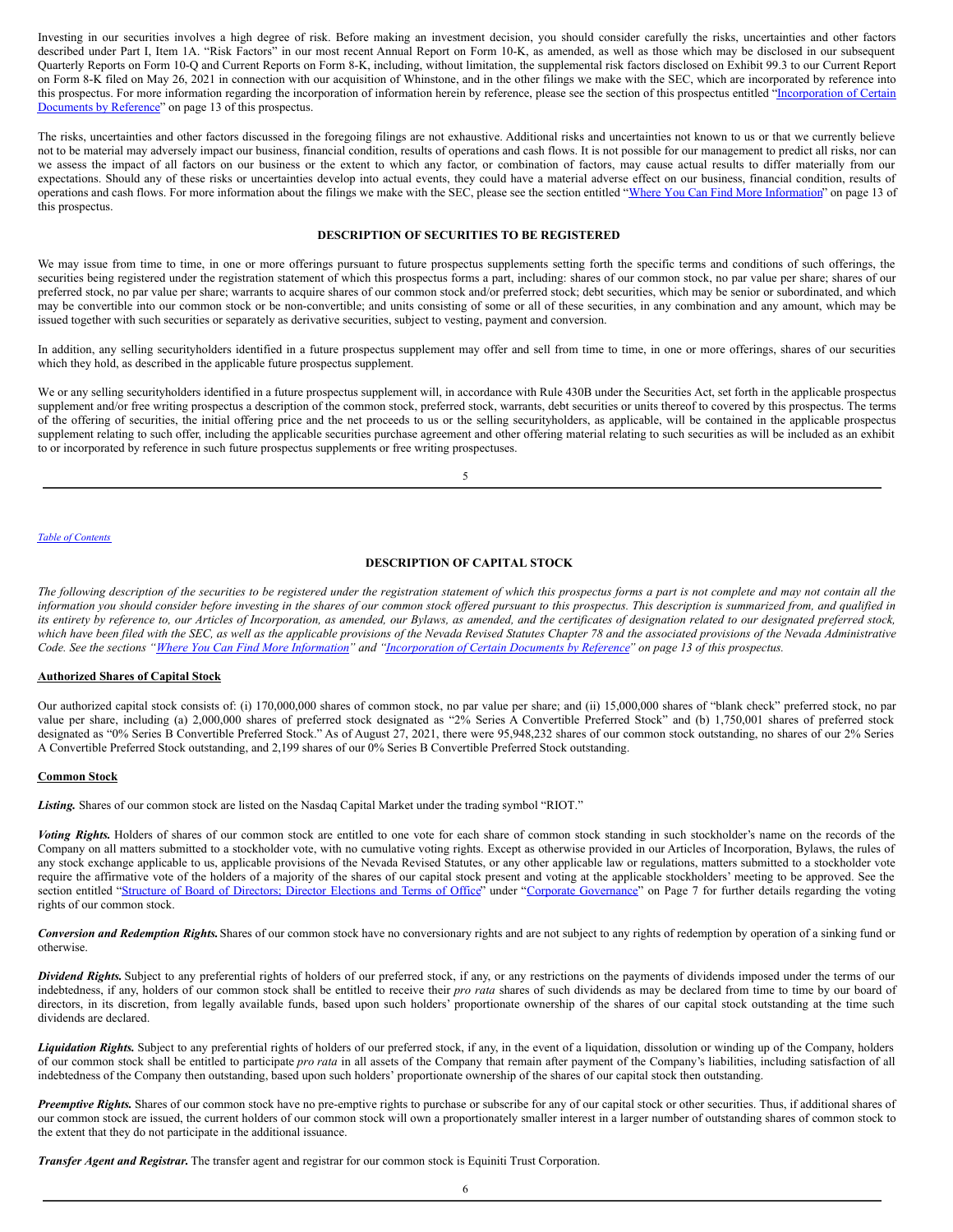### **Preferred Stock**

We are authorized to issue up to 15,000,000 shares of "blank check" preferred stock, no par value per share, in one or more series, subject to any limitations prescribed by law, without further vote or action by the stockholders. Each such series of preferred stock shall have such number of shares, designations, preferences, voting powers, qualifications, and special or relative rights or privileges as shall be determined by our board of directors, which may include, among others, dividend rights, voting rights, liquidation preferences, conversion rights and preemptive rights.

Preferred stock is available for possible future financings or acquisitions and for general corporate purposes without further authorization of stockholders unless such authorization is required by applicable law, the rules of the Nasdaq Capital Market or any other securities exchange or market on which our stock is then listed or admitted to trading.

As of the date of this prospectus, we have designated 2,000,000 shares of preferred stock as "2% Series A Convertible Preferred Stock" and 1,750,001 shares of preferred stock as "0% Series B Convertible Preferred Stock."

*Voting Rights.* Our board of directors may authorize the issuance of preferred stock with voting or conversion rights that could adversely affect the voting power or other rights of the holders of common stock.

As described more completely in the related certificate of designation, holders of shares of our 2% Series A Convertible Preferred Stock are entitled to vote on matters submitted to our stockholders for consideration based on the number of shares of our common stock underlying each share of our 2% Series A Convertible Preferred Stock held as of the record date for the applicable stockholder meeting.

Holders of shares of our 0% Series B Convertible Preferred Stock are not entitled to vote on matters submitted to our stockholders prior to the conversion of their shares into shares of our common stock.

*Conversion Rights.* Subject to certain beneficial ownership limitations described in the applicable certificate of designation and under applicable rules of the Nasdaq Capital Market and the Nevada Revised Statutes, shares of our preferred stock are convertible into shares of our common stock based on the conversion calculation stated in such series of preferred stock's certificate of designation.

*Dividend, Liquidation, Redemption, and Other Preferential Rights.*The rights of holders of shares of our common stock are subject to, and may be adversely affected by, the rights of the holders of any shares of our preferred stock that may be issued in the future. Our board of directors may authorize the issuance of preferred stock with dividend, liquidation, redemption, conversion, or other preferential rights that could adversely affect the relative voting power and market price of shares of our common stock. Further, the issuance of preferred stock, while providing flexibility in connection with possible acquisitions and other corporate purposes could, under some circumstances, have the effect of delaying, deferring or preventing a change in control of the Company, and may adversely affect the market price of shares of our common stock.

Each holder of our 2% Series A Convertible Preferred Stock or our 0% Series B Convertible Preferred Stock shall be entitled to receive dividends on such shares on an "as converted" basis, which shall be payable, subject to applicable beneficial ownership limitations set forth in their certificate of designation, in shares of common stock or cash on their stated value, and holders of our 2% Series A Convertible Preferred Stock are entitled to receive such dividends at the cumulative dividend rate of two percent (2%) per year. Shares of our 0% Series B Convertible Preferred Stock have preferential rights ahead of all other shares of our capital stock with respect to dividends, distributions, redemptions, and payments upon the liquidation, dissolution and winding-up of the Company, other than shares of our 2% Series A Convertible Preferred Stock, which have the first priority of such preferential rights.

### <span id="page-15-0"></span>**Corporate Governance**

Structure of Board of Directors; Director Elections and Terms of Office. Our Bylaws provide for election of nominees to our board of directors by plurality vote of our stockholders present and entitled to vote at a meeting of our stockholders called for the purpose of electing nominees to serve on our board of directors. Therefore, those nominees for our board of directors receiving the most affirmative votes at a given stockholders' meeting shall be elected as directors for the applicable term. Once elected, directors serve until the end of the term of office and their successor has been duly qualified to serve and elected by our stockholders, or his or her earlier death, resignation, or removal.

| I |  |
|---|--|

### *Table of [Contents](#page-0-0)*

Our Bylaws permit our board to be divided into three classes, with each class serving a staggered three-year term. Each of our directors is currently serving a term that expires at our next annual meeting of stockholders and when his or her successor is duly elected and qualified. If implemented, a classified board structure could have the effect of making the removal of incumbent directors more time consuming and difficult, and, therefore may discourage a third party from making a tender offer or otherwise attempting to obtain control of us, even though such an attempt might be beneficial to us and our stockholders.

*Quorum for Conducting Business*. Our Bylaws provide that, to conduct business at a meeting of our stockholders, holders of shares representing at least one-third of the issued and outstanding shares of our capital stock entitled to vote at such meeting, whether represented in person or by proxy, must be present to establish a quorum.

*Exclusive Forum.* Article XIV of our Bylaws, as amended, provides that, to the fullest extent permitted by law, and unless we consent to the selection of an alternative forum, the state and federal courts in and for the State of New York shall be the sole and exclusive forum for the resolution of certain actions and proceedings that may be initiated by our stockholders, and that, by purchasing our securities, our stockholders are deemed to have notice of and consented to this forum selection clause. Under Article XIV of our Bylaws, the following claims are subject to this forum selection clause: (a) any derivative action or proceeding brought on behalf of the Company; (b) any action asserting a claim of breach of a fiduciary duty owed by any director, officer or other employee of the Company to the Company or the Company's stockholders; (c) any action asserting a claim against the Company arising pursuant to any provision of the Nevada Revised Statutes or the Company's Articles of Incorporation or Bylaws, in each case as amended; or (d) any action asserting a claim governed by the internal affairs doctrine.

By its terms, the forum selection clause in our Bylaws applies to the foregoing claims to the fullest extent permitted by law, and, as such, should not be interpreted as precluding our stockholders from bringing claims under the Exchange Act in the appropriate federal court with jurisdiction over such claims, as provided by Section 27 of the Exchange Act. Likewise, the forum selection clause in our Bylaws should not be interpreted as precluding our stockholders from bringing claims under the Securities Act in the appropriate state or federal court with jurisdiction over such claims, as provided by Section 22 of the Securities Act.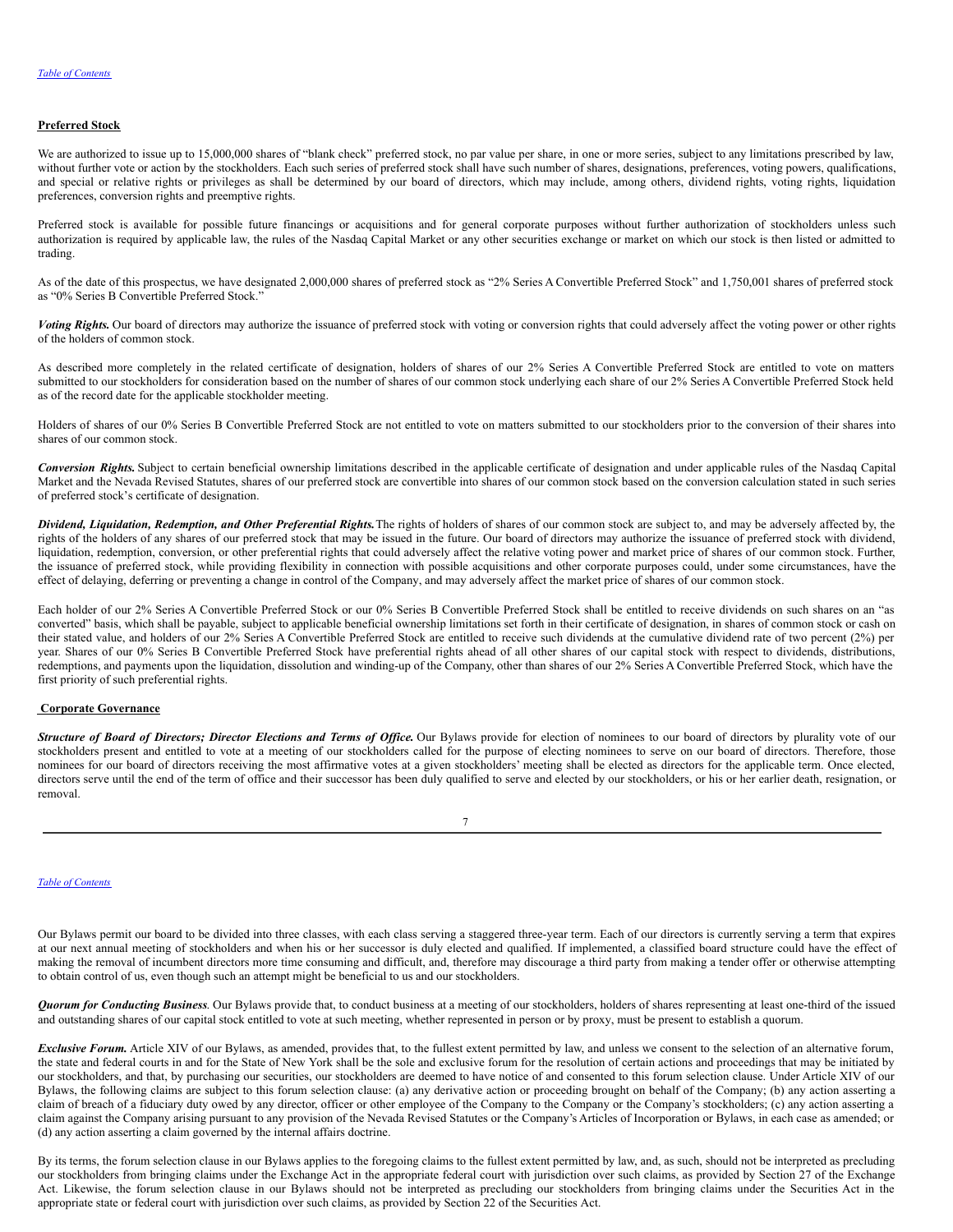We believe the choice-of-forum provision in our Bylaws will help provide for the orderly, efficient, and cost-effective resolution of legal issues affecting us by designating courts located in the State of New York as the exclusive forum for cases involving such issues. However, this provision may limit a stockholder's ability to bring a claim in a judicial forum that it believes to be favorable for disputes with us or our directors, officers, employees, or agents, which may discourage such actions against us and our directors, officers, employees, and agents.

*Nevada Anti-Takeover Statute.* Certain provisions of Nevada law described below may make us a less attractive candidate for acquisition, which may adversely impact the value of the shares of our capital stock held by our stockholders. We have not opted out of these provisions in our Bylaws, as permitted under the Nevada Revised Statutes.

Nevada Revised Statutes Sections 78.411 through 78.444 (the "Nevada Combination with Interested Stockholders Statute") generally prohibit "combinations" including mergers, consolidations, sales and leases of assets, issuances of securities and similar transactions by a Nevada corporation having a requisite number of stockholders of record (of which we are one) with any person who beneficially owns (or any affiliate or associate of the Company who within the previous two years owned), directly or indirectly, 10% or more of the voting power of the outstanding voting shares of the Company (an "interested stockholder"), within two years after such person first became an interested stockholder unless (i) the board of directors of the Company approved the combination or transaction by which the person first became an interested stockholder before the person first became an interested stockholder or (ii) the board of directors of the Company has approved the combination in question and, at or after that time, such combination is approved at an annual or special meeting of the stockholders of the target corporation, and not by written consent, by the affirmative vote of holders of stock representing at least 60% of the outstanding voting power of the target corporation not beneficially owned by the interested stockholder or the affiliates or associates of the interested stockholder. The Nevada Combination with Interested Stockholders Statute does not apply to combinations with an interested stockholder after the expiration of four years from when the person first became an interested stockholder.

*Dividend Policy.*We did not declare or pay any cash dividends on our common stock during the fiscal years ended December 31, 2019 or 2020, and, as of the date of this prospectus, we do not reasonably anticipate paying any cash dividends in the near future. Any future determination to pay dividends will be at the discretion of our board of directors.

8

#### *Table of [Contents](#page-0-0)*

### **DESCRIPTION OF WARRANTS**

This section describes the general terms and provisions of our warrants that we may issue from time to time. While the terms we have summarized below will apply generally to any future warrants we may offer under this prospectus, the applicable prospectus supplement or free writing prospectus will describe the specific terms of any warrants offered through such prospectus supplement or free writing prospectus in accordance with Rule 430B under the Securities Act. The terms of any warrants we offer under a prospectus supplement or free writing prospectus may differ from the terms we describe below.

We may issue warrants for the purchase of shares of our capital stock independently or together with any other security being registered under the automatic registration statement of which this prospectus forms a part and as units attached to or separate from any offered securities. Each series of warrants will be issued under a separate warrant agreement to be entered into between a warrant agent specified in the agreement and us. The warrant agent will act solely as our agent in connection with the warrants of that series and will not assume any obligation or relationship of agency or trust for or with any holders or beneficial owners of warrants. This summary of some provisions of the securities warrants is not complete. You should refer to the securities warrant agreement, including the forms of securities warrant certificate representing the securities warrants, relating to the specific securities warrants being offered for the complete terms of the securities warrant agreement and the securities warrants. The securities warrant agreement, together with the terms of the securities warrant certificate and securities warrants, will be filed with the SEC in connection with the offering of the specific warrants.

Warrants for the purchase of common stock or preferred stock will be offered and exercisable for United States dollars only. Warrants will be issued in registered form only. Upon receipt of payment and the warrant certificate properly completed and duly executed at the corporate trust office of the warrant agent or any other office indicated in the applicable prospectus supplement, we will, as soon as practicable, forward the purchased securities. If less than all of the warrants represented by the warrant certificate are exercised, a new warrant certificate will be issued for the remaining warrants.

Prior to the exercise of any securities warrants to purchase preferred stock or common stock, holders of the warrants will not have any of the rights of holders of the common stock or preferred stock purchasable upon exercise, including in the case of securities warrants for the purchase of common stock or preferred stock, the right to vote or to receive any payments of dividends on the preferred stock or common stock purchasable upon exercise.

The applicable prospectus supplement will contain the title of the warrants offered pursuant to such prospectus supplement; and the description of the terms of the offering of the warrants, the initial offering price and the net proceeds to us or the selling securityholders, as applicable, will be set forth in the prospectus supplement, and other offering material attached as an exhibit to or incorporated by reference therein, relating to such offer.

### **DESCRIPTION OF DEBT SECURITIES**

This section describes the general terms and provisions of our debt securities that we may issue from time to time. We may issue debt securities, in one or more series, as either senior or subordinated debt or as senior or subordinated convertible debt. While the terms we have summarized below will apply generally to any future debt securities we may offer under this prospectus, the applicable prospectus supplement or free writing prospectus will describe the specific terms of any debt securities offered through such prospectus supplement or free writing prospectus. The terms of any debt securities we offer under a prospectus supplement or free writing prospectus may differ from the terms we describe below. Unless the context requires otherwise, whenever we refer to the "indentures," we are also referring to any supplemental indentures that specify the terms of a particular series of debt securities.

9

#### *Table of [Contents](#page-0-0)*

We will issue any senior debt securities under the senior indenture that we will enter into with the trustee named in a senior indenture. We will issue any subordinated debt securities under the subordinated indenture that we will enter into with the trustee named in a subordinated indenture. Forms of these documents will be filed as exhibits to a current report on Form 8-K following their adoption and approval by our board of directors, and will be incorporated by reference into the registration statement of which this prospectus is a part. Any supplemental indentures and forms of debt securities containing the terms of the debt securities being offered will be filed as exhibits to the registration statement of which this prospectus is a part or will be incorporated by reference from reports that we file with the SEC.

The indentures will be qualified under the Trust Indenture Act of 1939, as amended. We use the term "trustee" to refer to either the trustee under the senior indenture or the trustee under the subordinated indenture, as applicable. This summary of the debt securities are subject to, and qualified in their entirety by reference to, all of the provisions of the indenture applicable to a particular series of debt securities. We urge you to read the applicable prospectus supplement or free writing prospectus and any related free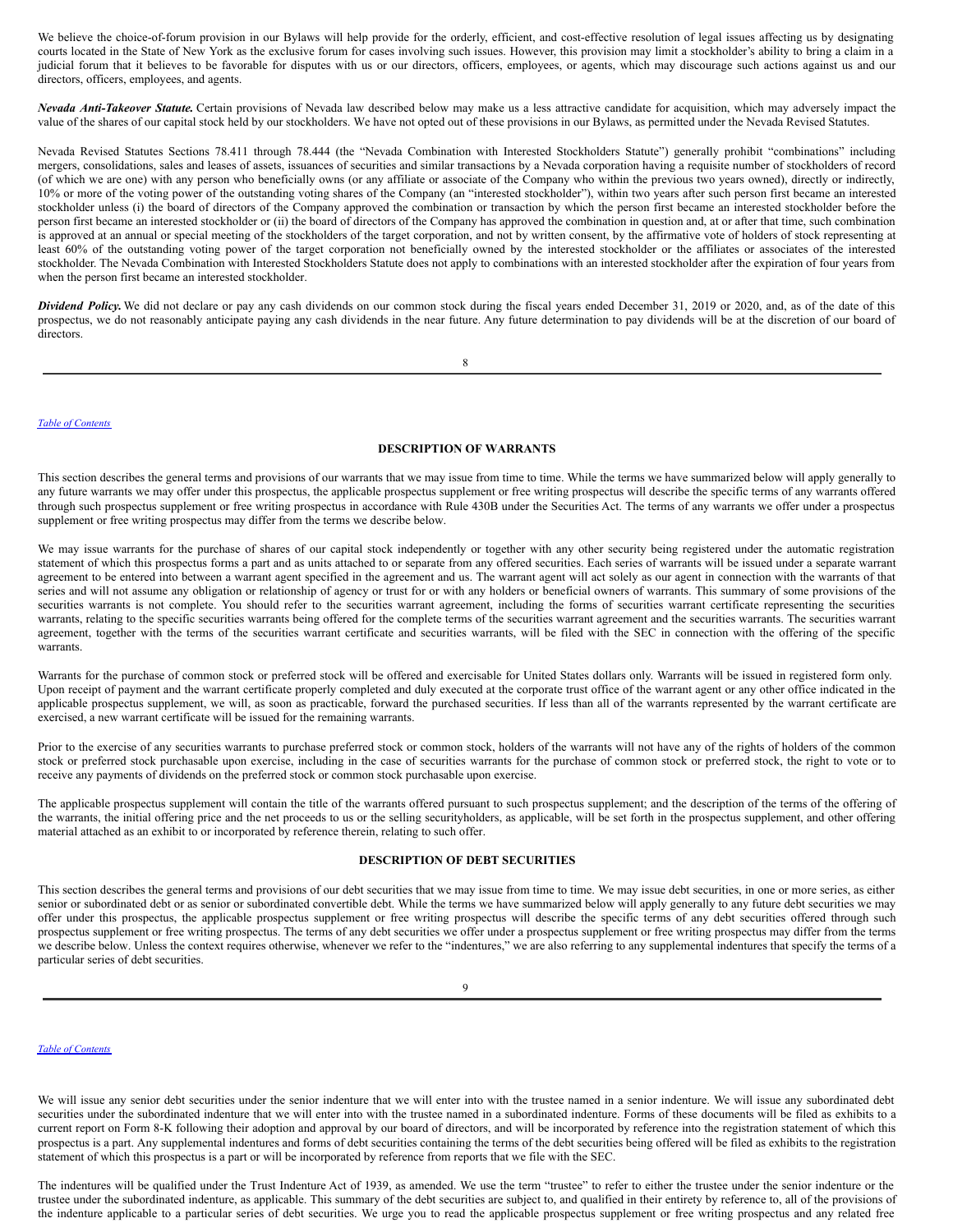writing prospectuses related to the debt securities that we may offer under this prospectus, as well as the complete applicable indenture that contains the terms of the debt securities. Except as we may otherwise indicate, the terms of the senior indenture and the subordinated indenture are identical.

In a future prospectus supplement relating to a future offering of our debt securities, we will set forth the specific details of the offering of such debt securities, including, without limitation: (i) the conversion or exchange rights; (ii) whether any restrictions on our ability to enter into certain specified transactions, such as mergers, acquisitions, or sales; (iii) the events of default under the indenture; (iv) any restrictions on our ability to modify or amend the indenture; (v) the seniority and priority of the debt securities to be offered in relation to any other of our obligations as of the time of the offering; (vi) the form of the debt security instrument, as well as any rights regarding or restrictions on the exchange or transfer of such debt securities; (vii) certain information regarding the obligations and standard of care of the trustee appointed to oversee such debt securities; (viii) the terms and conditions of any payments to agents and of any paying agents with respect to such offering; and (ix) the governing law applicable to such debt securities.

### **DESCRIPTION OF UNITS**

This section describes the general terms and provisions of units consisting of shares of common stock, shares of preferred stock, warrants, debt securities or any combination of such securities that we may issue from time to time. While the terms we have summarized below will apply generally to any future units we may offer under this prospectus, the applicable prospectus supplement or free writing prospectus will describe the specific terms of any units offered through such prospectus supplement or free writing prospectus in accordance with Rule 430B under the Securities Act. The terms of any units we offer under a prospectus supplement or free writing prospectus may differ from the terms we describe below.

We may issue units consisting of one or more of our securities being registered under the automatic registration statement of which this prospectus forms a part, independently or together with any other security being registered, and as may be attached to or separate from any offered securities. The description of the terms of the offering of the units, the rights and obligations of the unitholders purchasing units in such offering, the tax attributes of the units, the initial offering price of the units and the net proceeds to us or the selling securityholders, as applicable, as well as such other information as we may be required to disclose in such prospectus supplement in accordance with Rule 430B under the Securities Act, will be set forth in the prospectus supplement relating to such offer, including the applicable unit agreement and the other offering material attached as an exhibit to or incorporated by reference into the applicable prospectus supplement.

# <span id="page-17-0"></span>**SELLING SECURITYHOLDERS**

This prospectus also relates to the possible resale by certain of our securityholders, whom we refer to in this prospectus as the "selling securityholders," of shares of common stock. Information about any selling securityholders, where applicable, including their identities and the number of shares of common stock to be registered on their behalf, will be set forth in a prospectus supplement, in a post-effective amendment, in a free writing prospectus or in filings we make with the SEC under the Exchange Act that are incorporated by reference. The selling securityholders shall not sell any shares of our common stock pursuant to this prospectus until we have identified such selling securityholders and the shares being offered for resale by such selling securityholders. However, the selling securityholders may sell or transfer all or a portion of their shares of our common stock pursuant to any available exemption from the registration requirements of the Securities Act.

10

### *Table of [Contents](#page-0-0)*

# <span id="page-17-1"></span>**USE OF PROCEEDS**

We intend to use the net proceeds from the sale of the securities under this prospectus for general corporate purposes, which may include, among other things, additions to working capital, repayment of corporate obligations, capital expenditures and acquisitions, investment in existing and future projects, and repurchases and redemptions of our securities. We will have significant discretion in the use of any net proceeds, and investors in our securities will be relying on the judgment of our management regarding the application of the proceeds of any sale of securities.

We will not receive any proceeds from the sale of shares of our common stock by any selling securityholders in connection with any reoffers and sales of our securities by the selling securityholders identified in a future prospectus supplement or free writing prospectus, as applicable.

## <span id="page-17-2"></span>**PLAN OF DISTRIBUTION**

We or the selling securityholders may sell our securities from time to time in one or more transactions. We or the selling securityholders may sell our securities to or through agents, underwriters, dealers, remarketing firms or other third parties or directly to one or more purchasers or through a combination of any of these methods. We may issue common stock as a dividend or distribution. In some cases, we or dealers acting with us or on behalf of us may also purchase our securities and reoffer them to the public. We or the selling securityholders may also offer and sell, or agree to deliver, our securities pursuant to, or in connection with, any option agreement or other contractual arrangement.

Agents whom we or the selling securityholders designate may solicit offers to purchase our securities, and, in which case:

- We or the selling securityholders will name any agent involved in offering or selling our securities and will disclose any commissions that we will pay to the sales agent, in the applicable prospectus supplement.
- Unless we or the selling securityholders indicate otherwise in the applicable prospectus supplement, agents will act on a best efforts basis for the period of their appointment.
- Agents may be deemed to be underwriters under the Securities Act, of any of our securities that they offer or sell.
- We or the selling securityholders may use an underwriter or underwriters in the offer or sale of our securities.
- If we or the selling securityholders use an underwriter or underwriters, we or the selling securityholders will execute an underwriting agreement with the underwriter or underwriters at the time that we reach an agreement for the sale of our securities.
- We or the selling securityholders will include the names of the specific managing underwriter or underwriters, as well as the names of any other underwriters, and the terms of the transactions, including the compensation the underwriters and dealers will receive, in the applicable prospectus supplement.
- The underwriters will use the applicable prospectus supplement, together with this prospectus, to sell our securities.

We or the selling securityholders may use a dealer to sell our securities. In such event, the following shall apply:

- If we or the selling securityholders use a dealer, we will sell our securities to the dealer, as principal.
- The dealer will then sell our securities to the public at varying prices that the dealer will determine at the time it sells our securities.
- We or the selling securityholders will include the name of the dealer and the terms of the transactions with the dealer in the applicable prospectus supplement.

We or the selling securityholders may solicit directly offers to purchase our securities, and we or the selling securityholders may directly sell our securities to institutional or other investors. We or the selling securityholders will describe the terms of direct sales in the applicable prospectus supplement.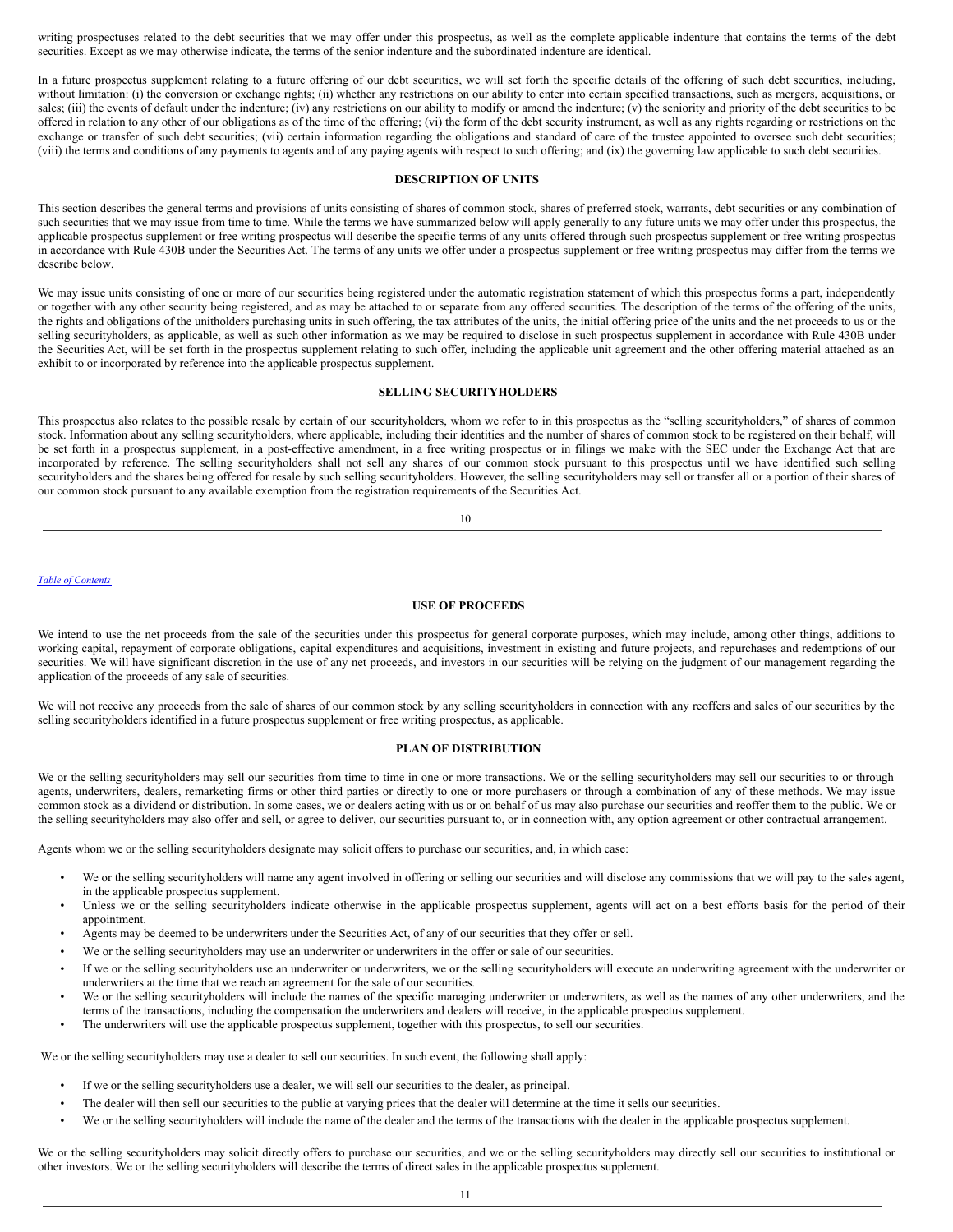We or the selling securityholders may engage in at the market offerings into an existing trading market in accordance with Rule  $415(a)(4)$  of the Securities Act. We or the selling securityholders may indemnify agents, underwriters and dealers against certain liabilities, including liabilities under the Securities Act. Agents, underwriters and dealers, or their affiliates, may be customers of, engage in transactions with or perform services for us or our respective affiliates or the selling securityholders, in the ordinary course of business.

We or the selling securityholders may authorize agents and underwriters to solicit offers by certain institutions to purchase our securities at the public offering price under delayed delivery contracts. In such event, the following shall occur:

- If we or the selling securityholders use delayed delivery contracts, we will disclose that we are using them in the prospectus supplement and will tell you when we or the selling securityholders will demand payment and when delivery of our securities will be made under the delayed delivery contracts.
- These delayed delivery contracts will be subject only to the conditions that we or the selling securityholders describe in the prospectus supplement.
- We or the selling securityholders will describe in the applicable prospectus supplement the commission that underwriters and agents soliciting purchases of our securities under delayed delivery contracts will be entitled to receive.

Any underwriter, agent or dealer that is a Financial Industry Regulatory Authority member is not permitted to sell our securities in an offering to accounts over which it exercises discretionary authority without the prior specific written approval of its customer. Unless otherwise specified in connection with a particular underwritten offering of our securities, the underwriters will not be obligated to purchase offered securities unless specified conditions are satisfied, and if the underwriters do purchase any offered securities, they will purchase all offered securities.

In connection with underwritten offerings of the offered securities and in accordance with applicable law and industry practice, the underwriters in certain circumstances are permitted to engage in certain transactions that stabilize the price of our securities. Such transactions consist of bids or purchases for the purpose of pegging, fixing or maintaining the price of our securities. If the underwriters create a short position in our securities in connection with the offering (i.e., if they sell more securities than are set forth on the cover page of the applicable prospectus supplement), the underwriters may reduce that short position by purchasing our securities in the open market or as otherwise provided in the applicable prospectus supplement. The underwriters also may impose a penalty bid, whereby selling concessions allowed to dealers participating in the offering may be reclaimed if the securities sold by them are repurchased in connection with stabilization transactions. In general, purchases of a security for the purpose of stabilization or to reduce a short position could cause the price of the security to be higher than it might be in the absence of such purchases. The imposition of a penalty bid might also have an effect on the price of our securities to the extent that it were to discourage resales of our securities. The underwriters are not required to engage in these activities and may end any of these activities at any time.

We or the selling securityholders may effect sales of securities in connection with forward sale, option or other types of agreements with third parties. Any distribution of securities pursuant to any forward sale agreement may be effected from time to time in one or more transactions that may take place through a stock exchange, including block trades or ordinary broker's transactions, or through broker-dealers acting either as principal or agent, or through privately-negotiated transactions, or through an underwritten public offering, or through a combination of any such methods of sale, at market prices prevailing at the time of sale, at prices relating to such prevailing market prices or at negotiated or fixed prices. The specific terms of the lock-up provisions, if any, in respect of any given offering will be described in the applicable prospectus supplement.

Selling securityholders may use this prospectus in connection with resales of securities they hold as described in the applicable prospectus supplement, in a post-effective amendment, in a free writing prospectus or in filings we make with the SEC under the Exchange Act that are to be incorporated by reference. Selling securityholders may be deemed to be underwriters under the Securities Act in connection with the securities they resell and any profits on the sales may be deemed to be underwriting discounts and commissions under the Securities Act.

### *Table of [Contents](#page-0-0)*

#### <span id="page-18-0"></span>**LEGAL MATTERS**

The validity of the issuance of the securities offered by this prospectus will be passed upon for us by Lewis Roca Rothgerber Christie LLP, Las Vegas, Nevada. If certain legal matters in connection with an offering of the securities covered by this prospectus and a related prospectus supplement are passed upon by counsel for the underwriters, if any, of such offering, that counsel will be named in the related prospectus supplement for such offering.

## <span id="page-18-1"></span>**EXPERTS**

The consolidated financial statements of Riot Blockchain, Inc. and Subsidiaries as of December 31, 2020 and 2019 and for each of the two years in the period ended December 31, 2020, have been audited by Marcum LLP, independent registered public accounting firm, as stated in their report, which is incorporated herein by reference. Such consolidated financial statements of Riot Blockchain, Inc. and Subsidiaries are incorporated in this prospectus by reference in reliance on the report of such firm given upon their authority as experts in accounting and auditing.

The financial statements of Whinstone US, Inc. as of and for the year ended December 31, 2020 and 2019, which are incorporated in this prospectus by reference from the Current Report on Form 8-K/A of Riot Blockchain, Inc. filed with the SEC on August 12, 2021, have been audited by Malcolm M. Dienes, LLC, an independent audit firm, in their report, and the note related thereto, filed as Exhibit 99.1 to such Current Report on Form 8-K/A. Such financial statements have been incorporated by reference in this prospectus in reliance upon the report of such independent audit firm given upon their authority as experts in accounting and auditing**.**

# <span id="page-18-2"></span>**WHERE YOU CAN FIND MORE INFORMATION**

This prospectus does not contain all of the information included in the automatic registration statement of which it forms a part, including certain exhibits and schedules and those items we incorporate by reference herein. We file annual, quarterly and special reports, along with other information, including the automatic registration statement of which this prospectus forms a part, with the SEC. The filings we make with the SEC are available to the public over the internet at the SEC's website at http://www.sec.gov. Our filings with the SEC are also available on our website, https://www.riotblockchain.com/ under the heading "Investors." The information on this website is not incorporated by reference into, and does not constitute a part of, this prospectus.

### <span id="page-18-3"></span>**INCORPORATION OF CERTAIN DOCUMENTS BY REFERENCE**

The SEC permits us to "incorporate by reference" the information contained in documents we file with the SEC, which means that we can disclose important information to you by referring you to those documents rather than by including them in this prospectus. Information that is incorporated by reference herein is considered to be part of this prospectus, and you should read it with the same care that you read this prospectus. Information that we file later with the SEC will automatically update and supersede the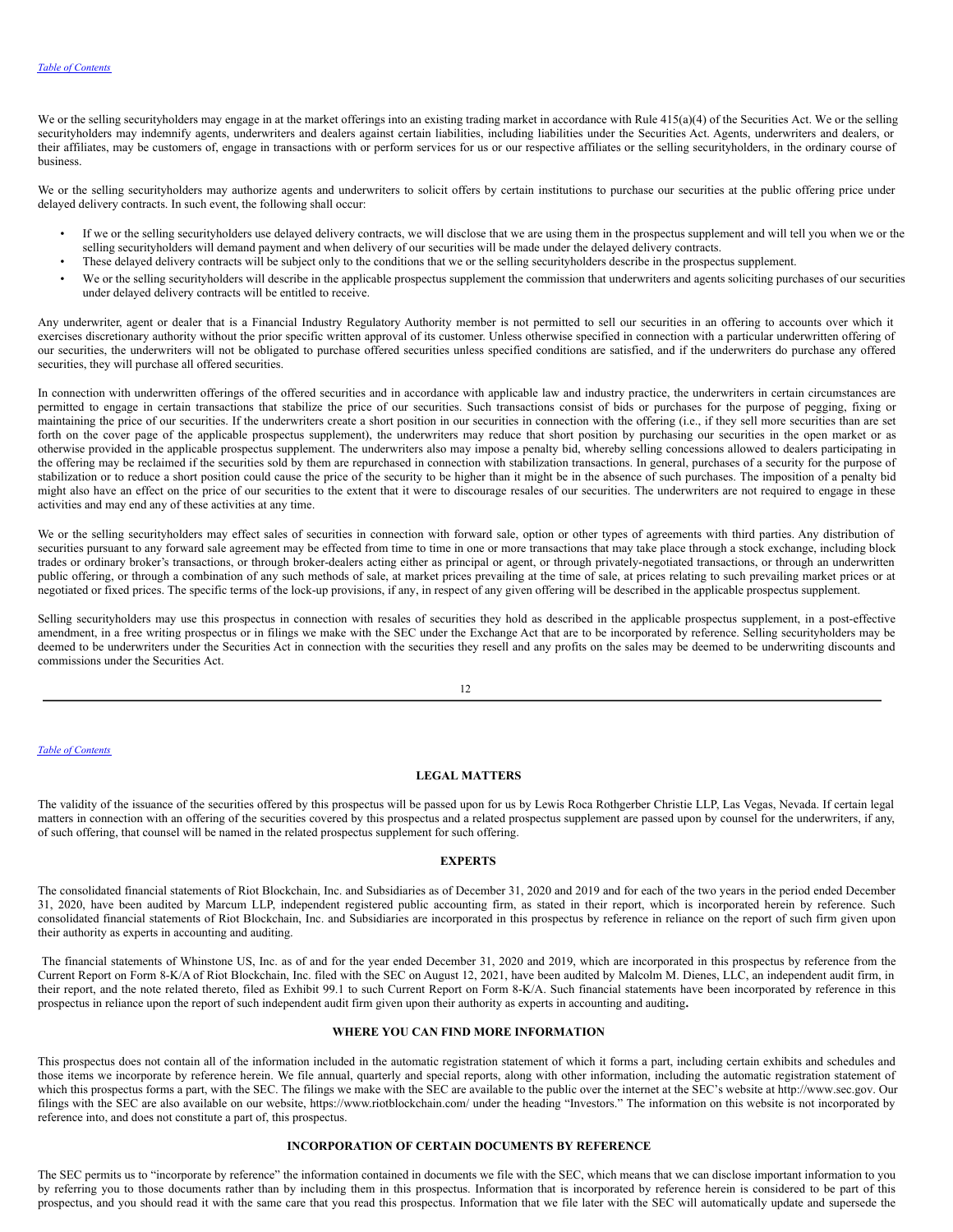information that is either contained, or incorporated by reference, in this prospectus, and will be considered to be a part of this prospectus from the date those documents are filed. We have filed with the SEC, and incorporate by reference in this prospectus the following:

- Our Annual Report on Form 10-K for the fiscal year ended [December](http://www.sec.gov/Archives/edgar/data/1167419/000107997321000221/riot10k1220.htm) 31, 2020 as filed with the SEC on March 31, 2021, as amended by a filing made with the SEC on April 30, 2021;
- Our Quarterly Reports on Form 10-Q for the quarterly period [ended](http://www.sec.gov/Archives/edgar/data/1167419/000107997321000828/riot10qq2-0621.htm)[March](http://www.sec.gov/Archives/edgar/data/1167419/000107997321000383/riot10qq1-0321.htm) 31, 2021, as filed with the SEC on May 17, 2021, and the quarterly period endedJune 30, 2021, as filed with the SEC on August 23, 2021;
- Our Current Reports on Form 8-K (excluding any reports or portions thereof that are deemed to be furnished and not filed, as provided therein) filed with the SEC on: [February](http://www.sec.gov/Archives/edgar/data/1167419/000107997321000074/riot_8k-pilot.htm) 10, 2021; [March](http://www.sec.gov/Archives/edgar/data/1167419/000107997321000184/riot_8k-0321.htm) 17, 2021; [April](http://www.sec.gov/Archives/edgar/data/1167419/000107997321000253/riot_8k-040621.htm) 7, 2021 [\(excluding](http://www.sec.gov/Archives/edgar/data/1167419/000107997321000790/riot_8k-081621.htm) Item 7.01); [April](http://www.sec.gov/Archives/edgar/data/1167419/000107997321000264/riot_8k-040821v2.htm) 9, 2021; May 24, [2021](http://www.sec.gov/Archives/edgar/data/1167419/000107997321000412/riot_8k.htm); May 26, [2021](http://www.sec.gov/Archives/edgar/data/1167419/000107997321000426/riot_8k-052621.htm) (excluding Item 7.01); June 8, [2021](http://www.sec.gov/Archives/edgar/data/1167419/000107997321000481/riot_8k-060721.htm); August 16, 2021, and on Form 8-K/A, on [August](http://www.sec.gov/Archives/edgar/data/1167419/000107997321000745/riot_8ka-v3.htm) 12, 2021; and
- The description of our common stock contained in our registration statement o[nForm](http://www.sec.gov/Archives/edgar/data/1167419/000107997307000759/apnb_form8a-082207.htm) 8-A, filed pursuant to Section 12(b) of the Exchange Act on August 27, 2007, including any amendment or report filed for the purpose of updating that description.

We also incorporate by reference all additional documents that we file with the SEC under the terms of Sections 13(a), 13(c), 14 or 15(d) of the Exchange Act that are made after the date of this prospectus but prior to the termination of the offering of the shares covered by this prospectus. We are not, however, incorporating, in each case, any documents or information that we are deemed to furnish and not file in accordance with SEC rules.

You may request, and we will provide you with, a copy of these filings, at no cost, by calling us at (303) 794-2000 or by writing to us at the following address: Riot Blockchain, Inc., Attn: Jeffrey G. McGonegal, Chief Financial Officer, 202 6<sup>th</sup> Street, Suite 401 Castle Rock, CO 80104.





**Up To \$500,000,000 Of**

**Shares Of Common Stock, No Par Value Per Share**

## **PROSPECTUS SUPPLEMENT**

*Sales Agents*

**Cantor B. Riley Securities BTIG Roth Capital Partners D.A. Davidson & Co. Macquarie**

**Capital**

**Northland Capital Markets**

**March 31, 2022**